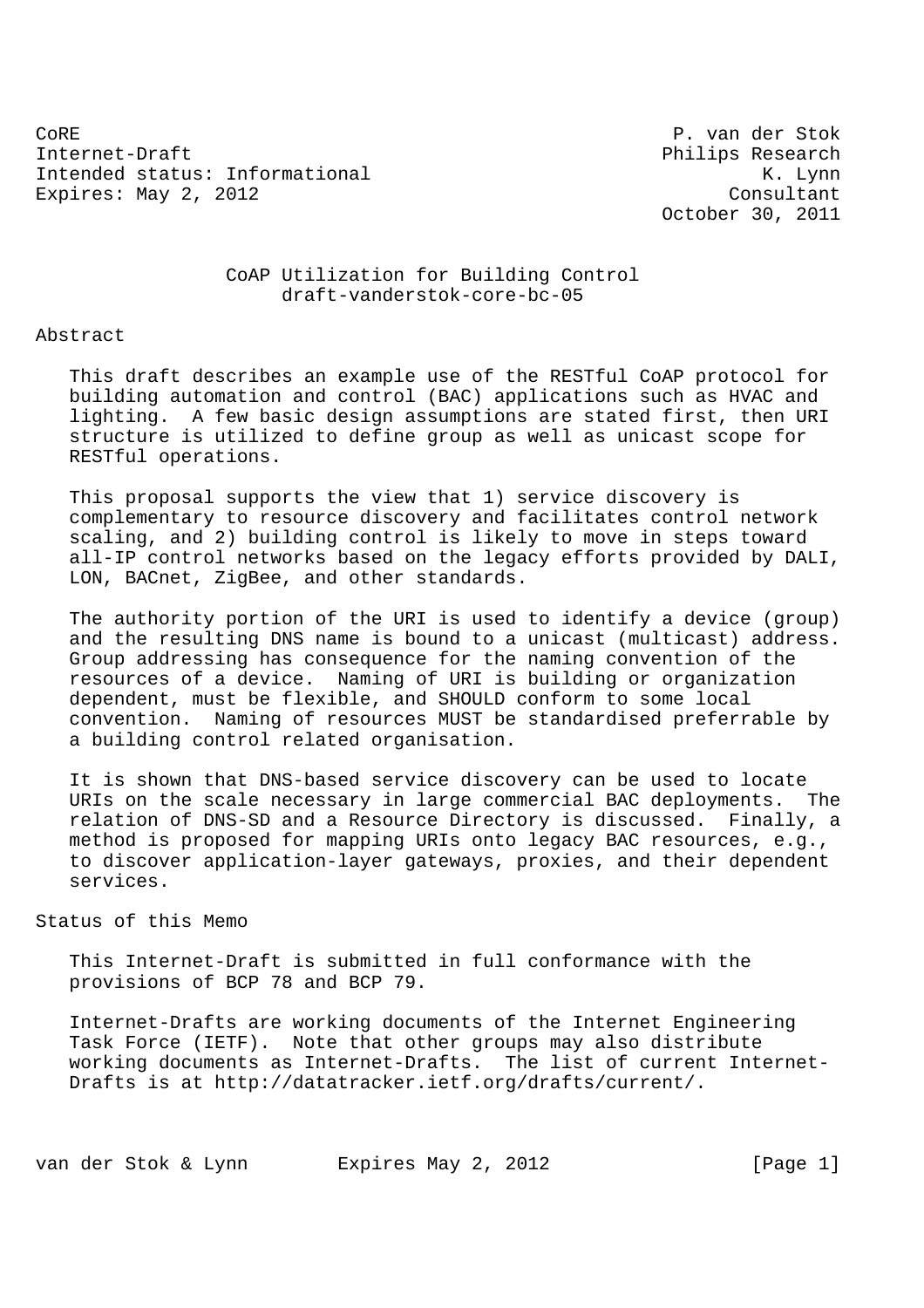Internet-Drafts are draft documents valid for a maximum of six months and may be updated, replaced, or obsoleted by other documents at any time. It is inappropriate to use Internet-Drafts as reference material or to cite them other than as "work in progress."

This Internet-Draft will expire on May 2, 2012.

Copyright Notice

 Copyright (c) 2011 IETF Trust and the persons identified as the document authors. All rights reserved.

 This document is subject to BCP 78 and the IETF Trust's Legal Provisions Relating to IETF Documents (http://trustee.ietf.org/license-info) in effect on the date of publication of this document. Please review these documents carefully, as they describe your rights and restrictions with respect to this document. Code Components extracted from this document must include Simplified BSD License text as described in Section 4.e of the Trust Legal Provisions and are provided without warranty as described in the Simplified BSD License.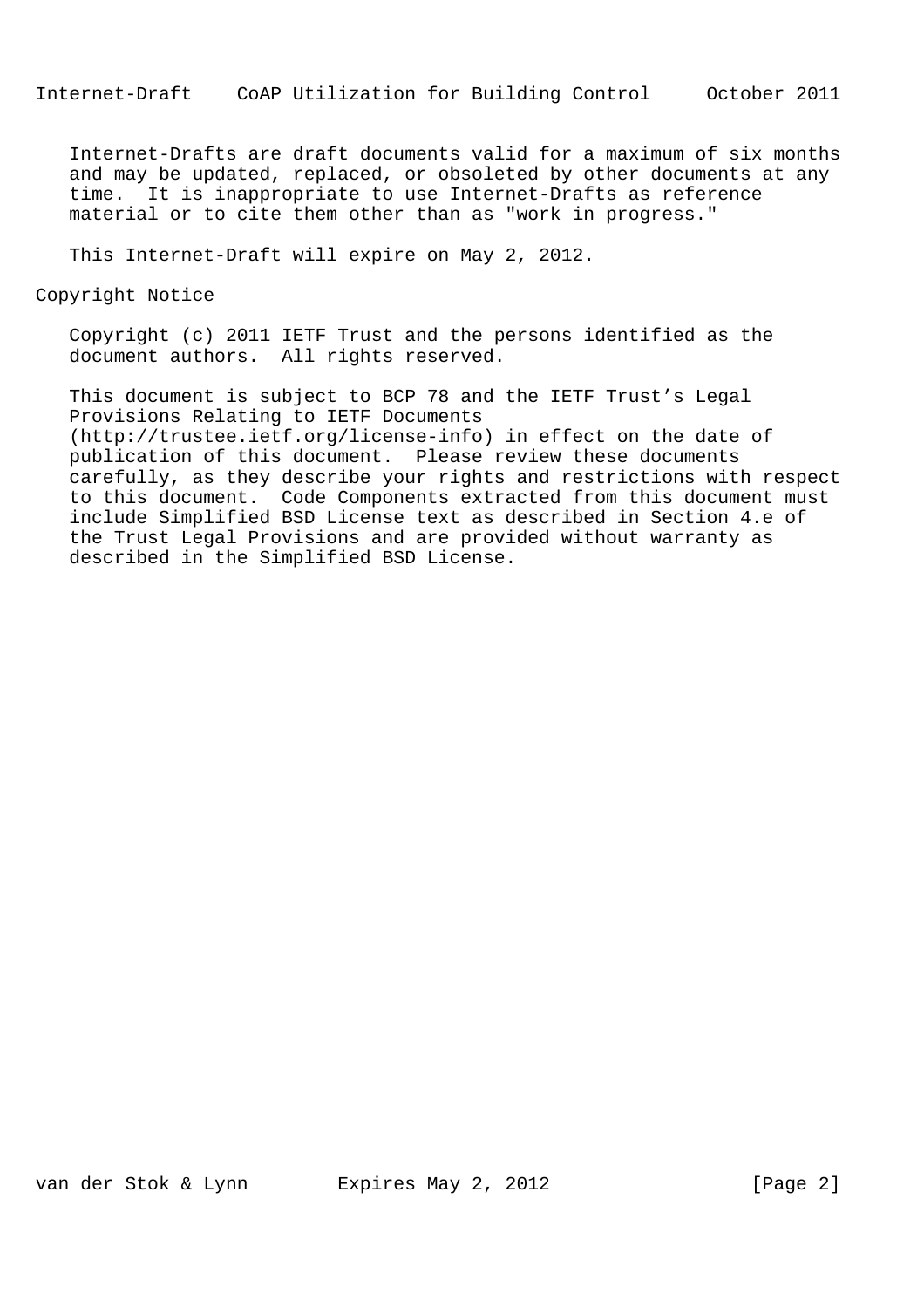Table of Contents

| $1 \quad$                                    |  |                |
|----------------------------------------------|--|----------------|
| 1.1.                                         |  |                |
|                                              |  |                |
| 2 <sup>1</sup>                               |  |                |
| 2.1.                                         |  |                |
|                                              |  | $\overline{7}$ |
|                                              |  |                |
| 3. Group Naming and Addressing 10            |  |                |
|                                              |  |                |
| Service discovery goals 12<br>4.1.           |  |                |
| 4.2.<br>DNS-Based Service Discovery 13       |  |                |
| 4.3. Browsing for Services 14                |  |                |
| Resource vs Service Discovery 14<br>4.4.     |  |                |
|                                              |  |                |
| 5.1. DNS group example 18                    |  |                |
| 5.2. Operational use of DNS-SD 19            |  |                |
| 5.3. Commissioning CoAP devices 20           |  |                |
| 5.3.1. DNS-SD server present 21              |  |                |
| 5.3.2. DNS-SD server not present 21          |  |                |
| 5.4.                                         |  |                |
| Legacy data Representations in CoAP 23<br>6. |  |                |
| 6.1. Network architectures 24                |  |                |
| 6.2. Discovery of legacy gateways 26         |  |                |
| 7. Conclusions                               |  |                |
| Security considerations 27<br>8.             |  |                |
| 9.                                           |  |                |
|                                              |  |                |
|                                              |  |                |
|                                              |  |                |
| 12.1. Normative References 29                |  |                |
| 12.2. Informative References 30              |  |                |
|                                              |  |                |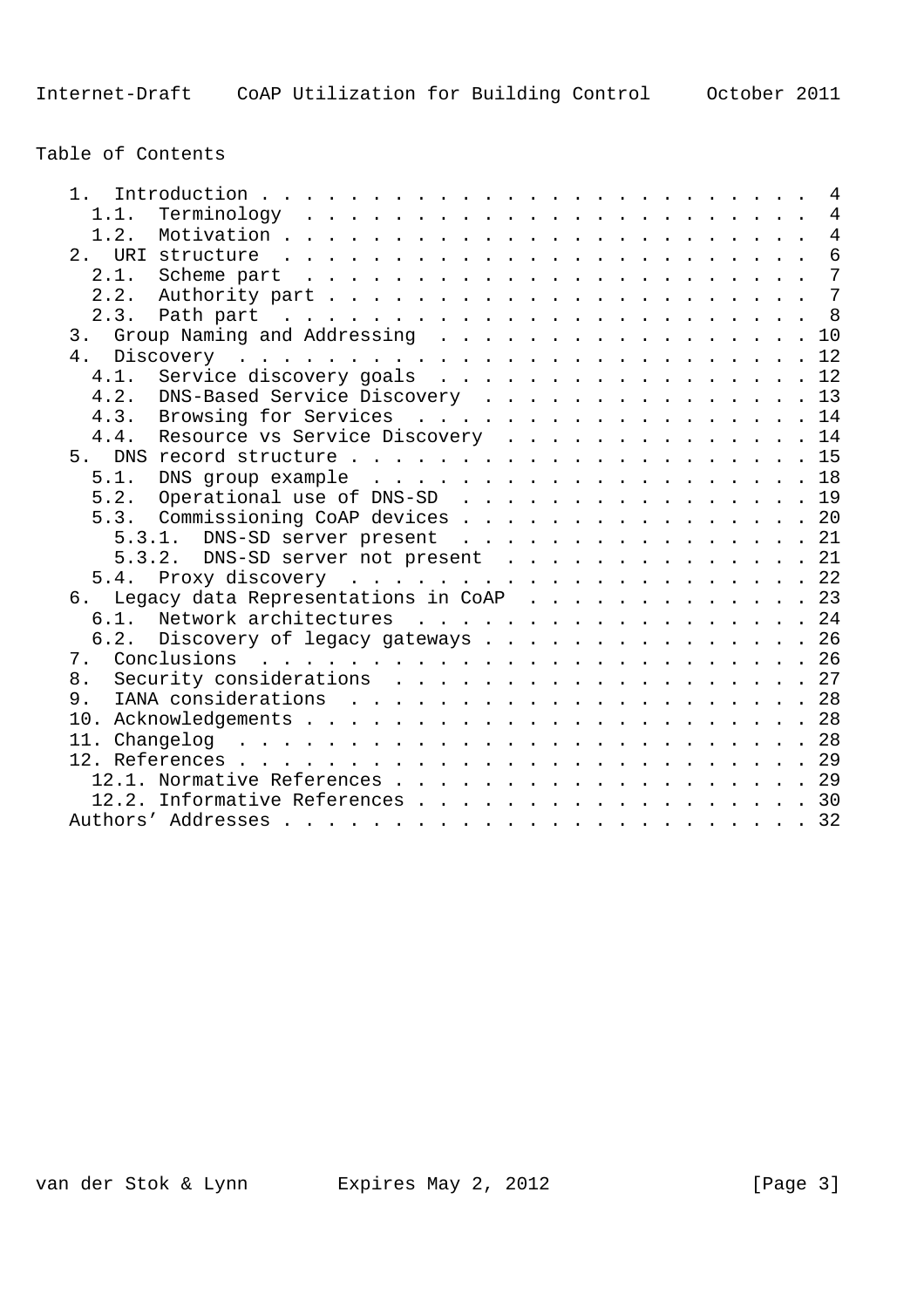### 1. Introduction

### 1.1. Terminology

 The key words "MUST", "MUST NOT", "REQUIRED", "SHALL", "SHALL NOT", "SHOULD", "SHOULD NOT", "RECOMMENDED", "MAY", and "OPTIONAL" in this document are to be interpreted as described in "Key words for use in RFCs to Indicate Requirement Levels" [RFC2119].

In addition, the following conventions are used in this document:

 A CoAP end-point, or server, is identified by a unique {IP address, port} tuple and characterised by a protocol. A server is completely specified by the authority part of a URI.

 A device is the physical object that is connected to the network. A device may host one or more CoAP servers.

 A service (in the service discovery sense) is a related set of resources on a CoAP server. A URI completely specifies the syntax of a service interface. Metadata describe the semantics of the service interface. The semantics may include the relation between service and the hardware connected to the device. A CoAP server may expose one or more services.

 In examples below involving URIs, the authority is preceded by double slashes "//" and path is preceded by a single slash "/". The examples may make use of full or partial host names and the difference should be clear from the context.

# 1.2. Motivation

 The CoAP protocol [I-D.ietf-core-coap] aims at providing a user application protocol architecture for a network of devices with a low resource provision such as memory, CPU capacity, and energy. In general, IT application manufacturers strive to provide the highest possible functionality and quality for a given price. In contrast, the building automation controls market is highly price sensitive and manufacturers tend to compete by delivering a given functionality and quality for the lowest price. In the first market a decreasing memory price leads to more software functionality, while in the second market it leads to a lower Bill of Material (BOM).

 The vast majority of devices in a typical building control application is resource constrained, making the standardization of a lightweight application protocol like CoAP a necessary requirement for IP to penetrate the device market. The low energy consumption requirement of battery-less devices reinforces this approach. Low

van der Stok & Lynn Expires May 2, 2012 [Page 4]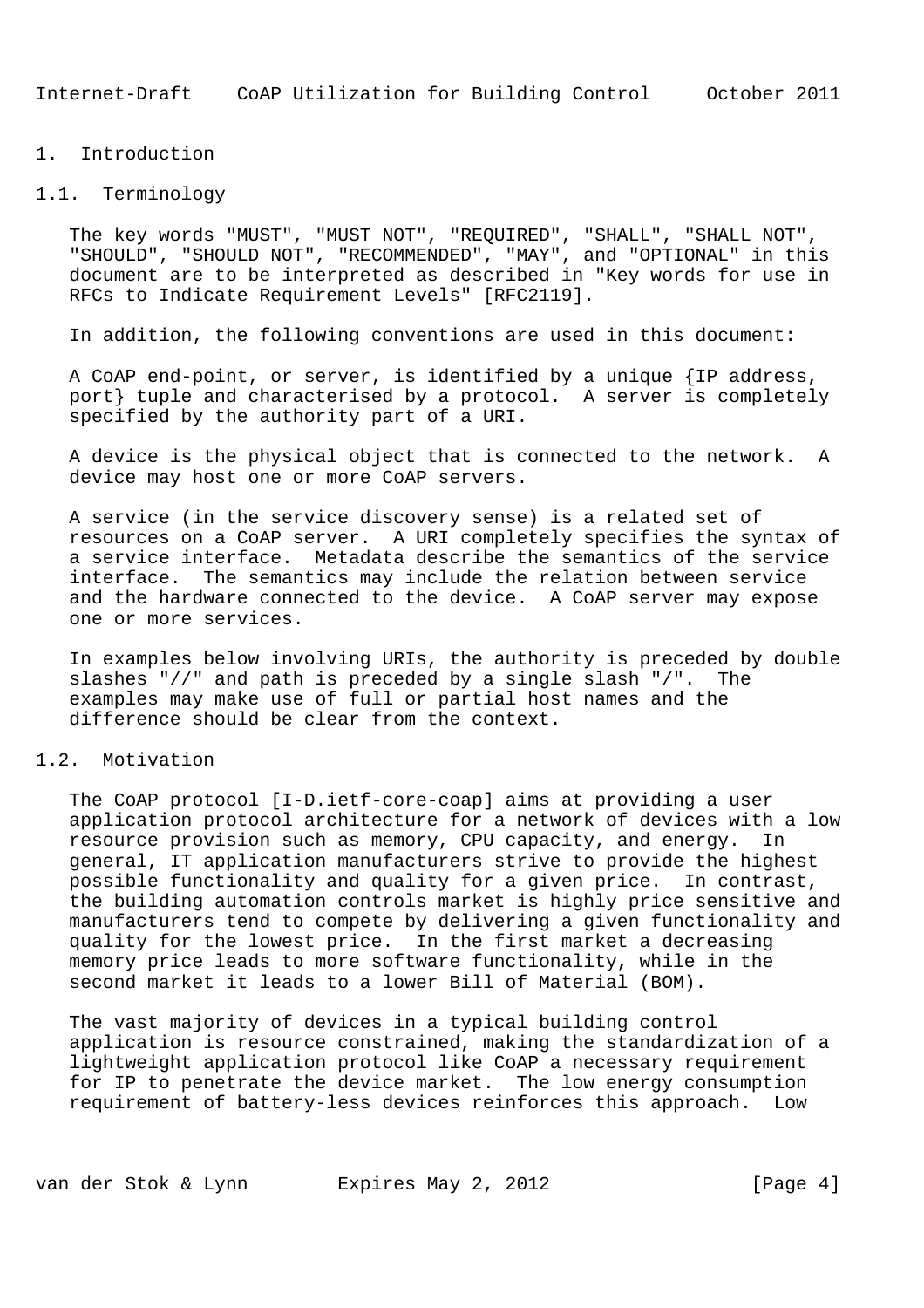resource budget implies low throughput and small packet size as for [IEEE.802.15.4]. Reduction of the packet size is obtained by using the header reduction of 6LoWPAN [RFC4944] and encouraging small payloads.

 Several legacy building control standards (e.g. [BACnet], [DALI], [KNX], [LON], [ZigBee], etc.) have been developed based on years of accumulated knowledge and industry cooperation. These standards generally specify a data model, functional interfaces, packet formats, and sometimes a physical medium for data objects and function invocation. Many of these industry standards also specify proprietary transport protocols, necessitating expensive stateful gateways for these standards to interoperate. Many more recent building control network include IP-based standards for transport (at least to interconnect islands of functionality) and other functions such as naming and discovery. CoAP will be successful in the building control market to the extent that it can represent a given standard's data objects and provide functions, e.g. resource discovery, that these standards depend on.

 From the above the wanted basic syntax properties can be summarized as:

- Generate small payloads.
- Compatible with legacy standards (e.g. LON, BACnet, DALI, ZigBee Device Objects).
- Service/resource discovery in agreement with legacy standards and naming conventions.

 This submission defines an approach in which the payload contains messages with a syntax defined by legacy control standards. Accordingly, the syntax of the service/resource discovery messages encapsulates legacy control standard. The intention is a progressive approach to all-IP in building control. In a first stage standard IETF based protocols (e.g. CoAP, DNS-SD) are used for transport of control messages and discovery messages expressed in a legacy syntax. This approach enables the reuse of controllers based on the semantics of the chosen control standard. In a later stage a complete redesign of the controllers can be envisaged guided by the accumulated experience with all-IP control.

 Two concepts, hierarchy and group, are of prime importance in building control, particularly in lighting and HVAC. Many control messages or events are multicast from one device to a group of devices (e.g. from a light switch to all lights in an area). The scope of a multicast command or discovery message determines the group of devices that is targeted. A group scope may be defined as link-local, as a tree maintained by an IP-multicast protocol, or an

van der Stok & Lynn Expires May 2, 2012 [Page 5]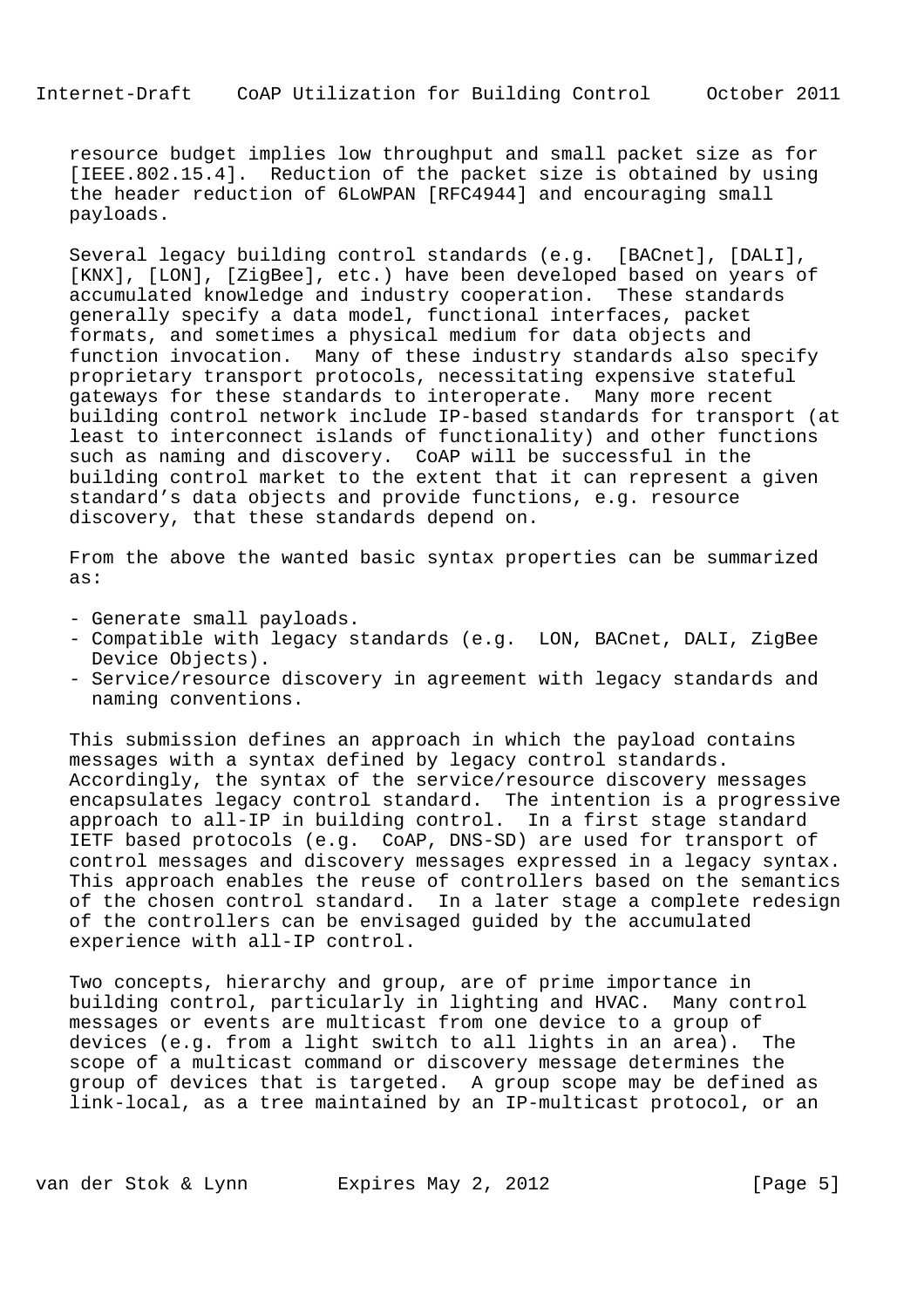overlay that corresponds to the logical structure of a building or campus and is independent of the underlying network structure. Techniques for group communication are discussed in [I-D.rahman-core-groupcomm].

 As described in "Commercial Building Applications Requirements" [I-D.martocci-6lowapp-building-applications] it is typical practice to aggregate building control at the room, area, and supervisory levels. Furthermore, networks for different subsystems (lights, HVAC, etc.) or based on different legacy standards have historically been isolated from each other in so-called "silos". RESTful web services [Fielding] represent one possible way to expose functionality and normalize data representations between silos in order to facilitate higher order applications such as campus-wide energy management.

Consequently, additional group properties are:

- Devices may be part of one or more groups.
- Resources addressed by a group must be uniformly and consistently named across all targeted devices.

 For clarity, this I-D limits itself to two types of applications: (1) M2M control applications running within a building area without any human intervention after commissioning of a given network segment and (2) maintenance oriented applications where data are collected from devices in several building areas by devices inside or outside the building, and humans may intervene to change control settings. This I-D compares commercial building solutions with solutions for the home.

### 2. URI structure

 This I-D considers three elements of the URI: scheme, authority, and path, as defined in "Uniform Resource Identifier (URI): Generic Syntax" [RFC3986]. The authority is defined within the context of standard DNS host naming, while the path is valid in relation to a fully qualified domain name (FQDN) plus optional port (and protocol is implicit, based on scheme). An example based on [RFC3986] is: foo://host.example.com:8042/over/there?name=ferret#nose, where "foo" is the scheme, "host.example.com:8042" is the authority, "/over/ there" is the path, "name=ferret" is the query, and "nose" is the fragment. Fragments are not supported in CoAP.

van der Stok & Lynn Expires May 2, 2012 [Page 6]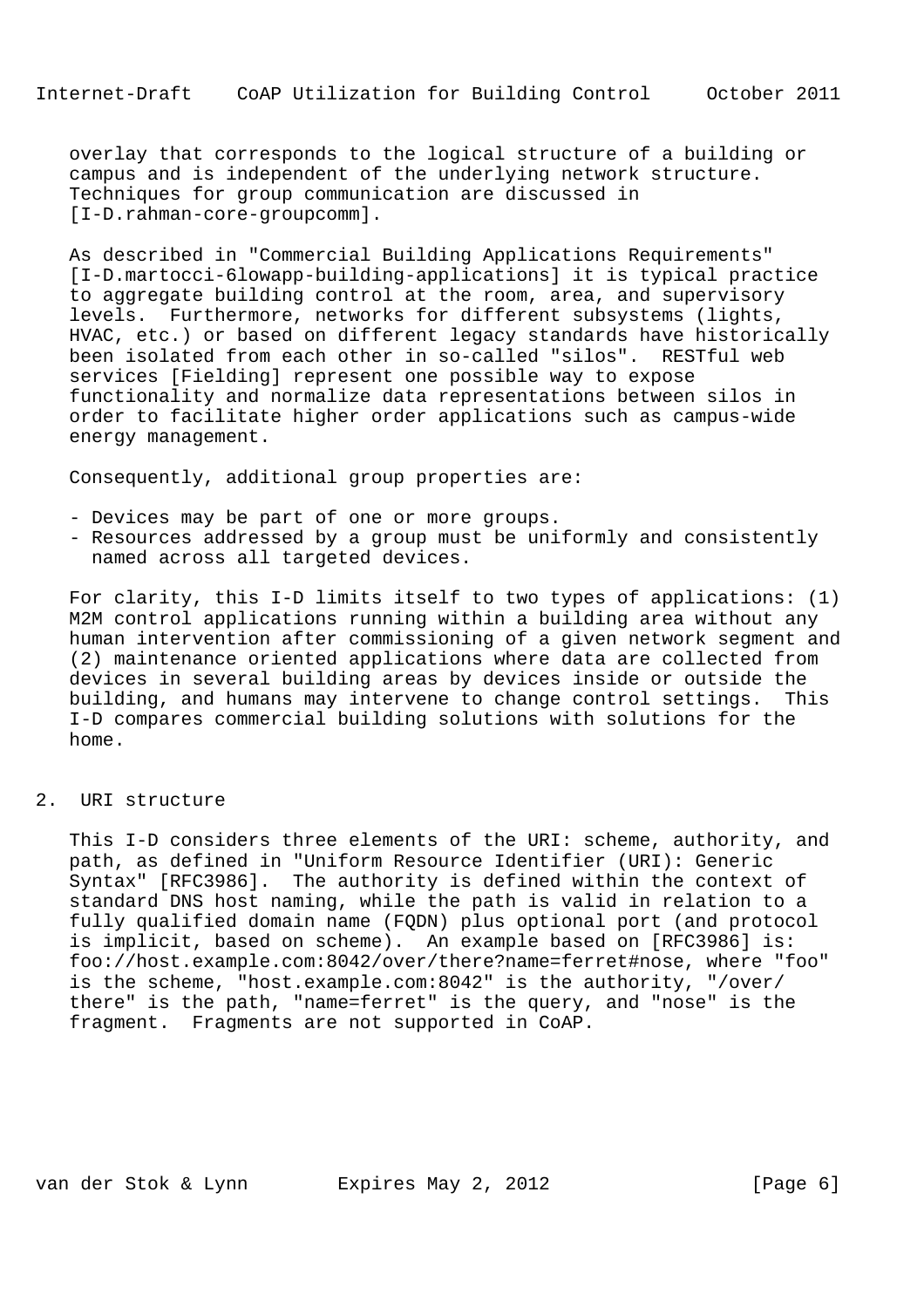# 2.1. Scheme part

 The CoAP URI scheme syntax is specified in section 6 of [I-D.ietf-core-coap] and is compatible with the "http" scheme specification [RFC2616]. The scheme is implicit from the perspective of the service, but it indicates the protocol used to access the service to potential clients.

# 2.2. Authority part

 The authority part is either a literal IP address or a DNS name comprised of a local part, specifying an individual device or group of devices, and a global part specifying a (sub)domain that may reflect the logical hierarchical structure of the building control network. The result is said to be a fully qualified domain name (FQDN) which is globally unique down to the group or device level. An optional port number may be included in the authority following a single colon ":" if the service port is other than the default CoAP value. The authority resolves to a {IP-address, port} tuple. The IP-address may be either unicast or multicast. The authority therefore identifies an individual server or a named group of servers.

 The CoAP spec [I-D.ietf-core-coap] states "When a CoAP server is hosted by a 6LoWPAN device, it SHOULD also support a port in the 61616-61631 compressed UDP port space defined in [RFC4944]." As shown below, DNS-SD [I-D.cheshire-dnsext-dns-sd] is a viable technique for discovering dynamic host and port assignments for a given service. However, the use of dynamic ports in URIs is likely to lead to brittle (non-durable) identifiers as there is no assurance that a CoAP server will consistently acquire the same dynamic port and different {IP-address, port} tuples conventionally represent different servers.

 A building can be unambiguously addressed by it GPS coordinates or more functionally by its zip or postal code. For example the Dutch Internet provider, KPN, assigns to each subscriber a host name based on its postcode. Analogously, an example authority for a building may be given by: //bldg.zipcode-localnr.Country/ or more concretely an imaginary address in the Netherlands as: //bldg.5533BA-125a.nl/. The "bldg" prefix can specify the target device within the building. Arriving at the device identified by //bldg.5533BA-125a.nl, the receiving service can parse the path portion of the URI and perform the requested actions on the specified resource.

 Buildings have a logical internal structure dependent on their size and function. This ranges from a single hall without any structure to a complex building with wings, floors, offices and possibly a

van der Stok & Lynn Expires May 2, 2012 [Page 7]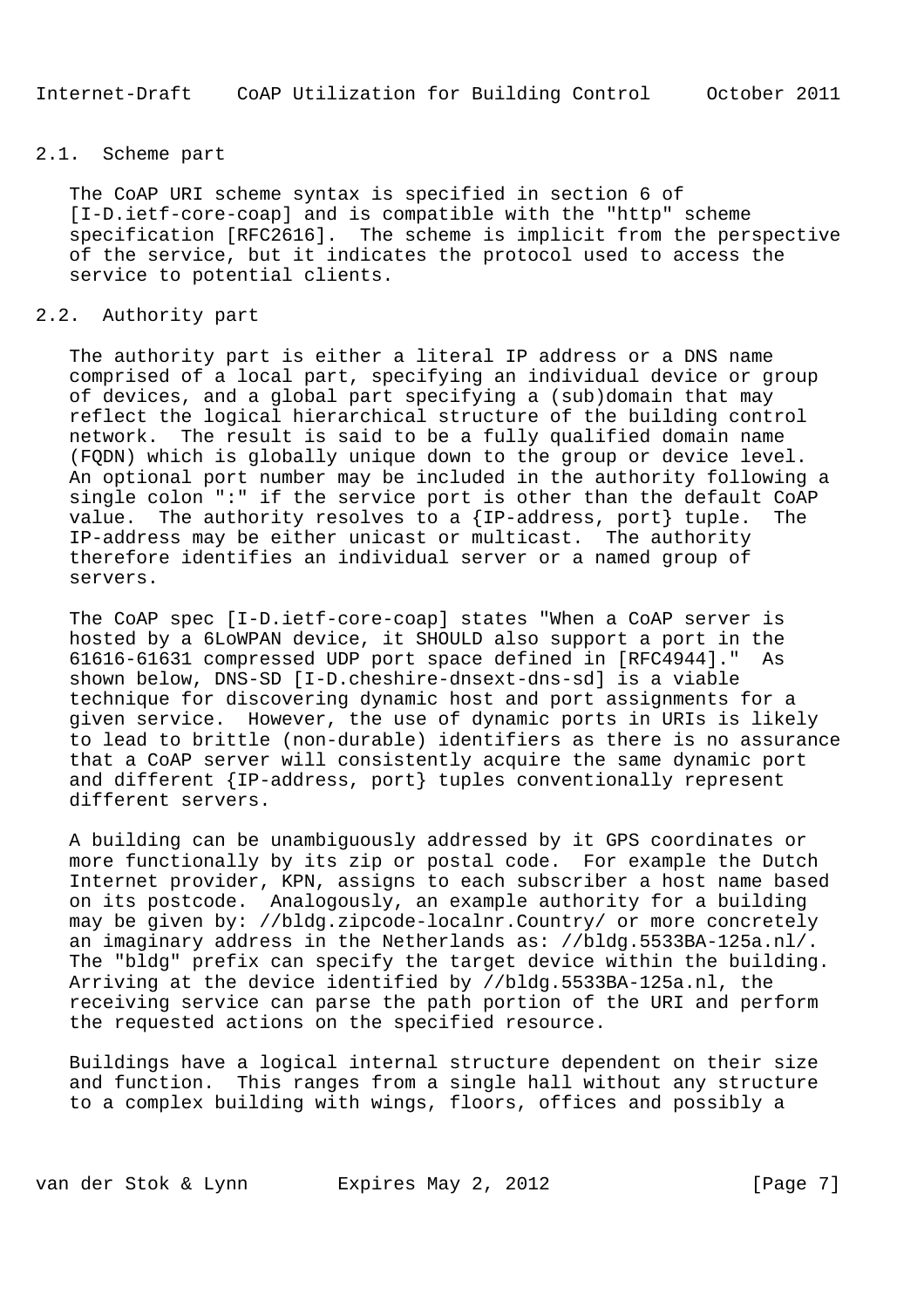structure within individual rooms. The naming of the building control equipment and the actual control strategy are intimately linked to the building structure. It is therefore natural to name the equipment based on their location within the building. Consequently, the local part of the URI identifying a piece of equipment is expressed in the building structure. An example is: //light-27.floor-1.west-wing...

 This proposal assumes a minimal level of cooperation between the IT and building management infrastructure, namely the ability of the former to delegate DNS subdomains to the latter. This allows the building controls installer to implement an appropriate naming scheme with the required granularity. For institutional real estate such as a college or corporate campus, the authority might be based on the organization's domain, e.g. //device-or-

 group.floor.wing.bldg.campus.example.com/. In cases where subdomain delegation is not an option, structure can still be represented in a "flat" namespace, subject to the 63 octet limit for a DNS label: //group1-floor2-west-bldg3-campus.example.com.

 Most communication is device to device (M2M) within the building. Often a device needs to communicate to all devices of a given type within a given area of the building. For example a thermostat may access all radiator actuators in a zone. A light switch located at room 25b006 of floor one, expressed as: //switch0.25b006.floor1.5533BA-125a.nl/, might specify a command to light1 within the same room with //light1.25b006.floor1.5533BA- 125a.nl/. This approach can lead to rather verbose URI strings in the packet, contrary to the small packet assumption. The question arises as to whether the syntax of the authority part needs to be standardized for building control. Given the naming flexibility provided by DNS, authority names for building control are more the concern of the building owner or the installer than a standardization concern.

### 2.3. Path part

 The path identifies the addressable attributes of the service at the highest possible granularity. A set of paths defines the syntax of the service invocation and constitutes the interface description of the service. Every network service attribute is completely identified by a URI scheme://authority/path. In analogy, the path part of the URI specifies the resource of a given server. The naming of the services and their associated attributes are typically subjects for standardization. There is no widely accepted standard for uniformly naming building control services in a URI. A vigorous effort is undertaken by the oBIX working group of OASIS [oBIX], but its current impact is limited. There is also an open source point

van der Stok & Lynn Expires May 2, 2012 [Page 8]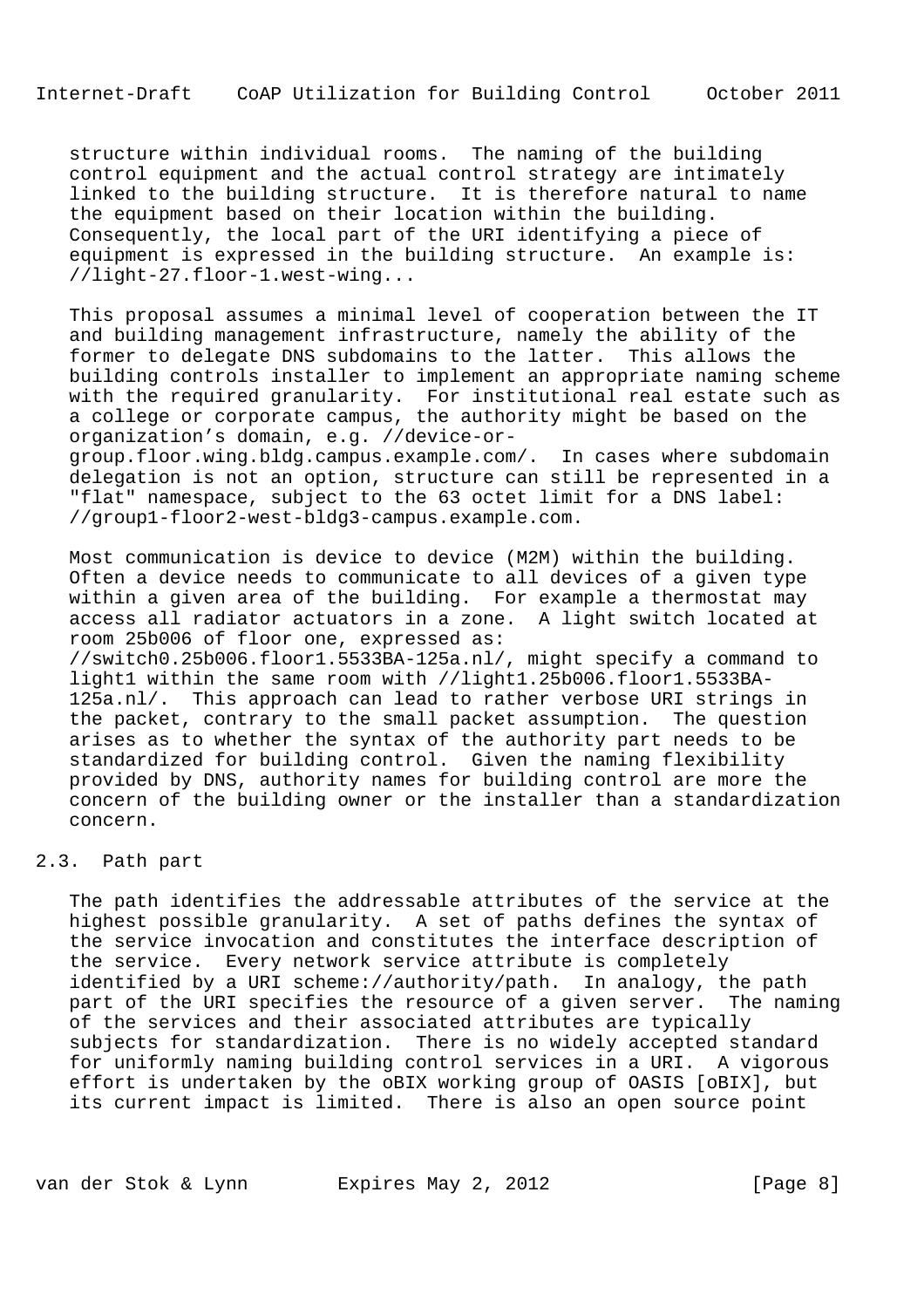# naming effort underway called Project Haystack [HAYSTACK].

 The path is constructed like a file system path name. It consists of a sequence of one or more name fields, with each field preceded with a slash, like /func1/subf2/final. The set of paths is structured as a tree. The last name in a name field sequence is called a leave of the tree, and the authority is the root of the path tree of a given host. The semantics of a given sub-tree in the path tree is specified by the Interface Description (if=) attribute described in [I-D.ietf-core-link-format]. As for file systems some tree naming with associated semantics can be standardized such as the de facto PC standard directory "documents and settings" with the sub-directories "My documents", "usradmin", etc. When a given body, e.g. XXX, has defined a name structure and semantics for the path tree, we say that "if = XXX" when the path tree conforms to the name structure defined by XXX.

### When a GET method with an URI like

 "//t-sensor1.25b006.floor1.example.com/temperature" is sent, it represents an a priori understanding that the server with name t-sensor1 exists, provides a service of a given standard type (with associated semantics) (e.g. ZigBee temperature sensor), and that this standard type has the readable attribute: temperature. When commands are sent to a group of servers it MUST be the case that the targeted resource has the same path on all targeted servers. Therefore, it is necessary to establish at least a local uniform path naming convention to achieve this. One approach is to include the name of the standard, e.g. BACnet, as the first element in the path and then employ the standard's chosen data scheme (in the case of BACnet, /bacnet/device/object/property).

 The organization responsible for defining a given industry standard XXX (e.g. BACnet, ZigBee, etc.) can register the /.well-known/XXX prefix and specify the allowable path-names for a server of a given type. The same body also defines the "if=XXX" attribute. This allows the standards development organization responsibile for XXX to define the name space and resources associated with the prefix together with the associated semantics. The registered /.well-known/ XXX URI effectively defines a standard object model, or schema, for services of the XXX application protocol. Manufacturers may optionally define proprietary resources that can be discovered dynamically using methods described below.

 Although the authority part names need not always be transported, the path names MUST be transported in the CoAP packets. Therefore, path names SHOULD be as short as possible, even at the detriment of the clarity of the meaning of the path name.

van der Stok & Lynn Expires May 2, 2012 [Page 9]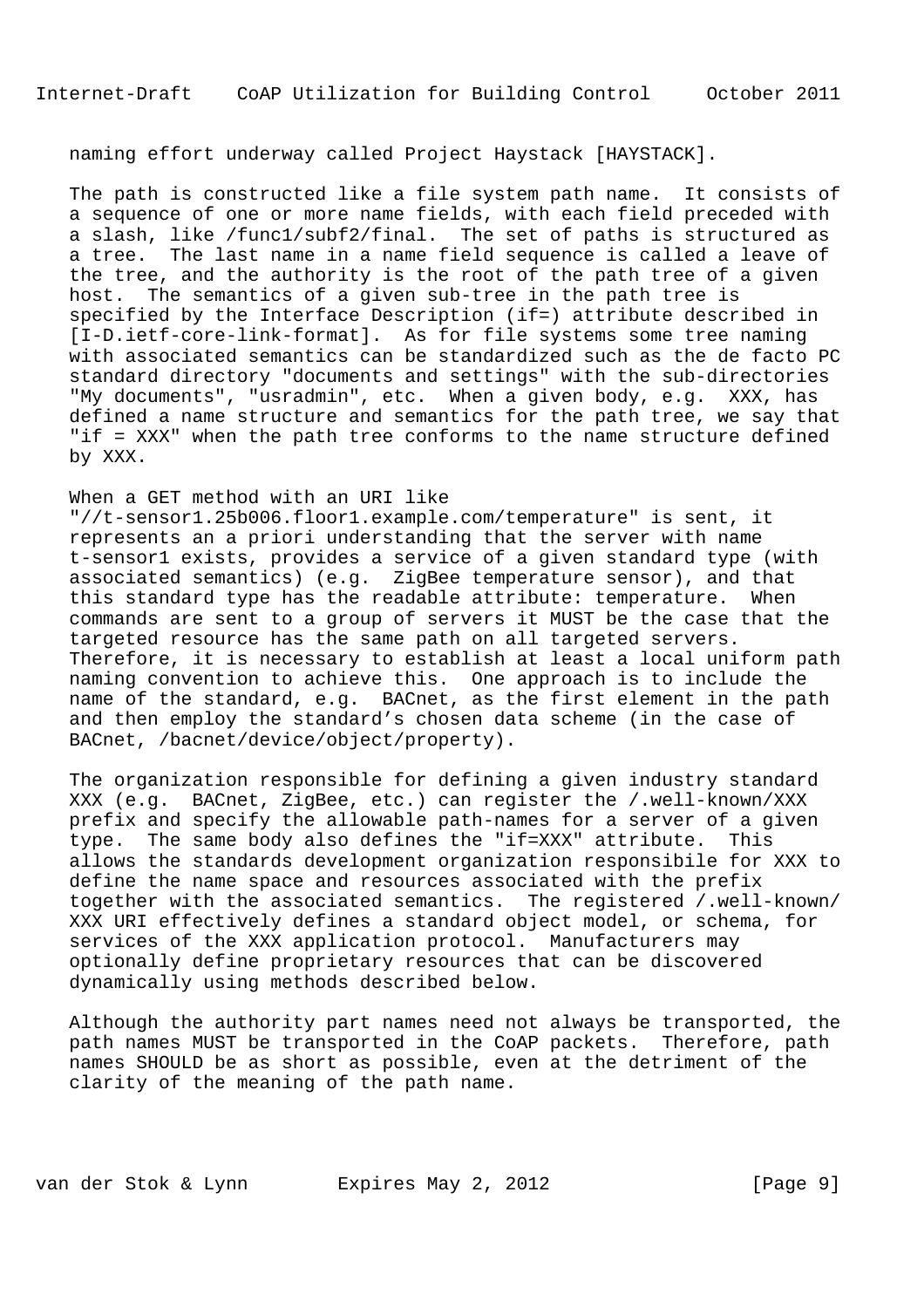# 3. Group Naming and Addressing

 Within building control it is necessary to send the same command to a set of servers. Grouping allows to invoke the set of services with one application command to be executable within a specified time interval. Given a network configuration, the network operator needs to define an appropriate set of groups which can be mapped to the building areas. Knowledge about the hierarchical structure of the building areas may assist in defining a network architecture which encourages an efficient group communication implementation. IP multicasting over the group is a possible approach for building control, although proxy-based methods may prove to be more appropriate in some deployments [I-D.rahman-core-groupcomm].

Example device groups become:

| URI authority           | Targeted group                                                |
|-------------------------|---------------------------------------------------------------|
| //all.bldq6             | "all devices in building 6"                                   |
| //all.west.bldg6        | "all devices in west wing, building                           |
|                         | б"                                                            |
| //all.floor1.west.bldg6 | "all devices on floor 1, west wing,                           |
|                         | $\ldots$ "                                                    |
|                         | //all.bu036.floor1.west.bldg6 "all devices in office bu036, " |

 The granularity of this example is for illustration rather than a recommendation. Experience will dictate the appropriate hierarchy for a given structure as well as the appropriate number of groups per subdomain. Note that in this example, the group name "all" is used to identify the group of all devices in each subdomain. In practice, "all" could name an address record in each of the DNS zones shown above and would bind to a different multicast address [RFC3596] in each zone. Highly granular multicast scopes are only practical using IPv6. The multicast address allocation strategy is beyond the scope of this I-D, but various alternatives have been proposed [RFC3306][RFC3307][RFC3956].

 To illustrate the concept of multiple group names within a building, consider the definition, as done with [DALI], of scenes within the context of a floor or a single office. For example, the setting of all blue lights in office bu036 of floor 1 can be realized by multicasting a message to the group "//blue-lights.bu036.floor1". Each group is associated with a multicast IP address. Consequently, when the application specifies the sending of an "on" message to all blue lights in the office, the message is multicast to the associated IP address.

 The binding of a group FQDN to a multicast address (i.e., creation of the AAAA record in the DNS zone server) happens during the

van der Stok & Lynn Expires May 2, 2012 [Page 10]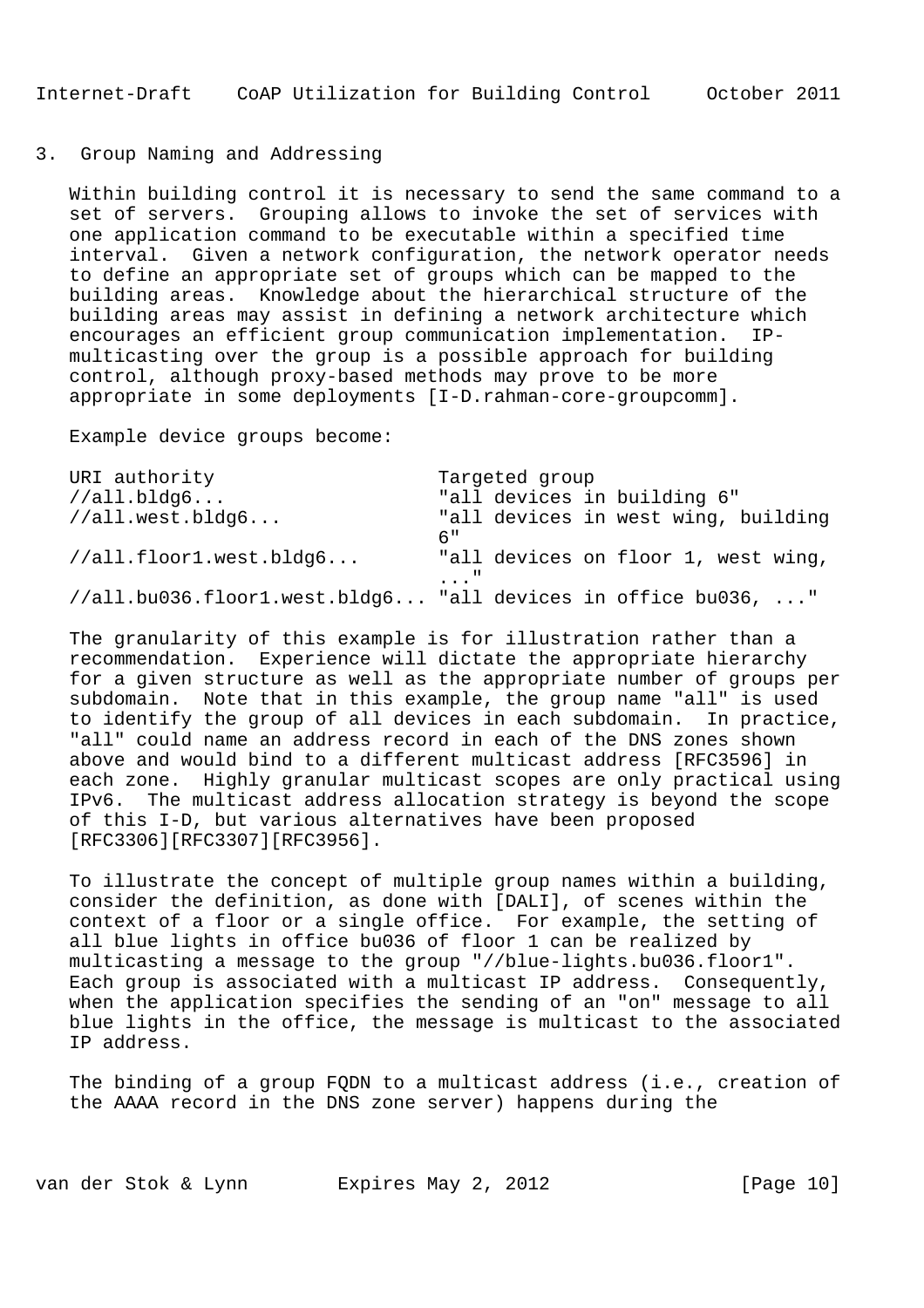commissioning process. Resolution of the group name to a multicast address happens at restart of a device. A multicast address and associated group name in this context are assumed to be long-lived. It can happen that during operation the membership of the group changes (less or more lights) but its address is not altered and neither is its name. Group membership may be managed by a protocol such as Multicast Listener Discovery [RFC5790].

 Similarly, a group can identify a set of resources of one server. For examples a device contains four I/O channels. The device hosts one server with four resources to access each of the four individual channels separately. Commonly, it is also required to access all four channels as one group. An additional path identifies the group of services. An example set of services and service-group is:

| URI path                                               | Targeted group |  |  |  |  |
|--------------------------------------------------------|----------------|--|--|--|--|
| /IOchannel/1 "channel 1 of the IO channel device "     |                |  |  |  |  |
| /IOchannel/2 "channel 2 of the IO channel device "     |                |  |  |  |  |
| /IOchannel/3 "channel 3 of the IO channel device "     |                |  |  |  |  |
| /IOchannel/4 "channel 4 of the IO channel device "     |                |  |  |  |  |
| /IOchannel/ "channel 1 to 4 of the IO channel device " |                |  |  |  |  |

 A group defines a set of servers possibly containing a set of resources. Grouping of the resources is provided by the device manufacturer. Grouping of the servers is supported by DNS and multicast protocols. The multicast address(es) identify the servers belonging to the group. A given server might belong to a number of groups. For example the server belonging to the "blue-lights" group in a given corridor might also belong to the groups: "whole building", "given wing", "given floor", "given corridor", and "lights in given corridor". From the perspective of a server, the main consequence of joining a group is it should accept packets for an additional IP address. The granularity of the domain names may have an impact on the complexity of the DNS infrastructure but not necessarily on the low-resource destinations or sources. Assuming that resolution of addresses only happens at device start-up, the complexity of the DNS server need not affect the responsiveness of the devices.

 In summary, the authority portion of the URI resolves to an IP address and port number, and identifies a server or group of servers. Authority naming is building or organization dependent, must be flexible, and does not require standardization efforts but SHOULD conform to some uniform convention. Path naming SHOULD conform to the naming convention of a standardization body.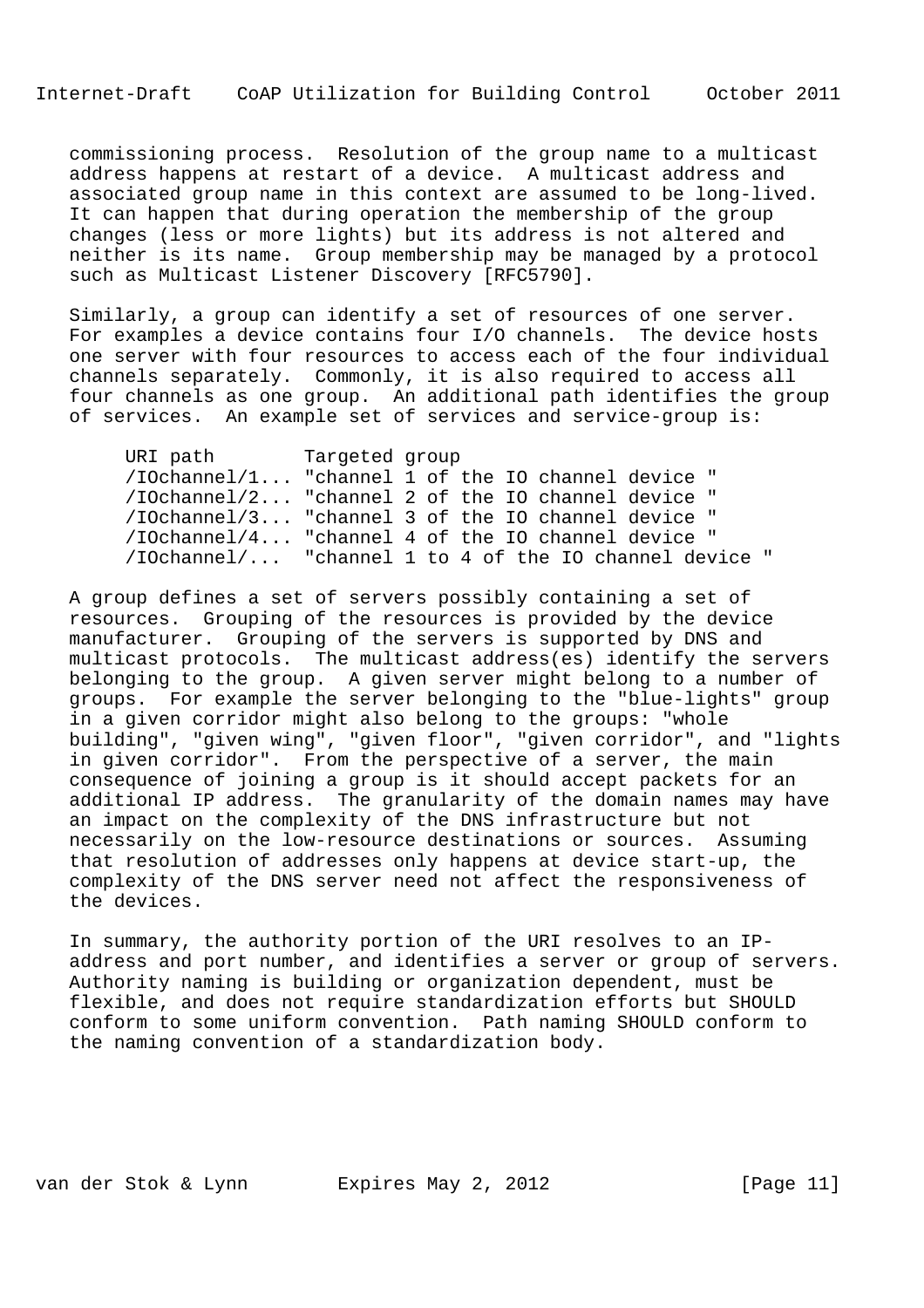## 4. Discovery

# 4.1. Service discovery goals

 Service discovery in building control should rely on a minimal need for intervention by humans (or complete absence of humans) during system setup, bootstrapping, restart, configuration and daily operation. The goals for service discovery area:

| Goal             | Goal description                                                                                             |
|------------------|--------------------------------------------------------------------------------------------------------------|
| Return_instance  | Return all instances of a given service type<br>within a given domain                                        |
| Group_instance   | Group a set of instances within a group<br>associated with a domain                                          |
|                  | Instance resolution Resolve the instance name to usable invocation<br>information (e.g. IP address and port) |
| Group_resolution | resolve the group name to usable invocation<br>information (e.g. IP address and port)                        |

 These goals are necessary to support the operation of commercial building control. Returning the instances results in a list of names. For building control these names can be any sequence of characters as long as for each service instance these names are unique within the domain. In [I-D.cheshire-dnsext-dns-sd] the office equipment in the IT domain is recommended to use understandable and human-readable names. The Home domain may have a need for human understandable names. This is not the case for the commercial building automation domain. However, uniqueness of the name is necessary for the application that needs to address the service in a consistent manner. Given the large number of devices in a building (several hundreds to thousands) scaling is an important aspect of the service discovery. A set of central DNS servers will provide the scalability. The expectation is that names need to be managed consistently by a central authority which can be supported by the DNS server. Tools will assist the installer and operator of the network to do the installation, configuration and maintenance of the network structure. Small devices will use the DNS server to learn the communication partners providing a given service within their domain and to resolve the IP addresses of the communication partners.

 Within the home it is more important that the names convey the purpose of the service to the user reading the names and selecting his favored service instance. Non-unique names, although confusing, can probably be handled by the user of these names. Scalability is less of an issue because a smaller number of devices is implicated. The network in the home is probably more dynamic than its commercial counter-part, with many movements of devices and arrival or removal of devices.

van der Stok & Lynn Expires May 2, 2012 [Page 12]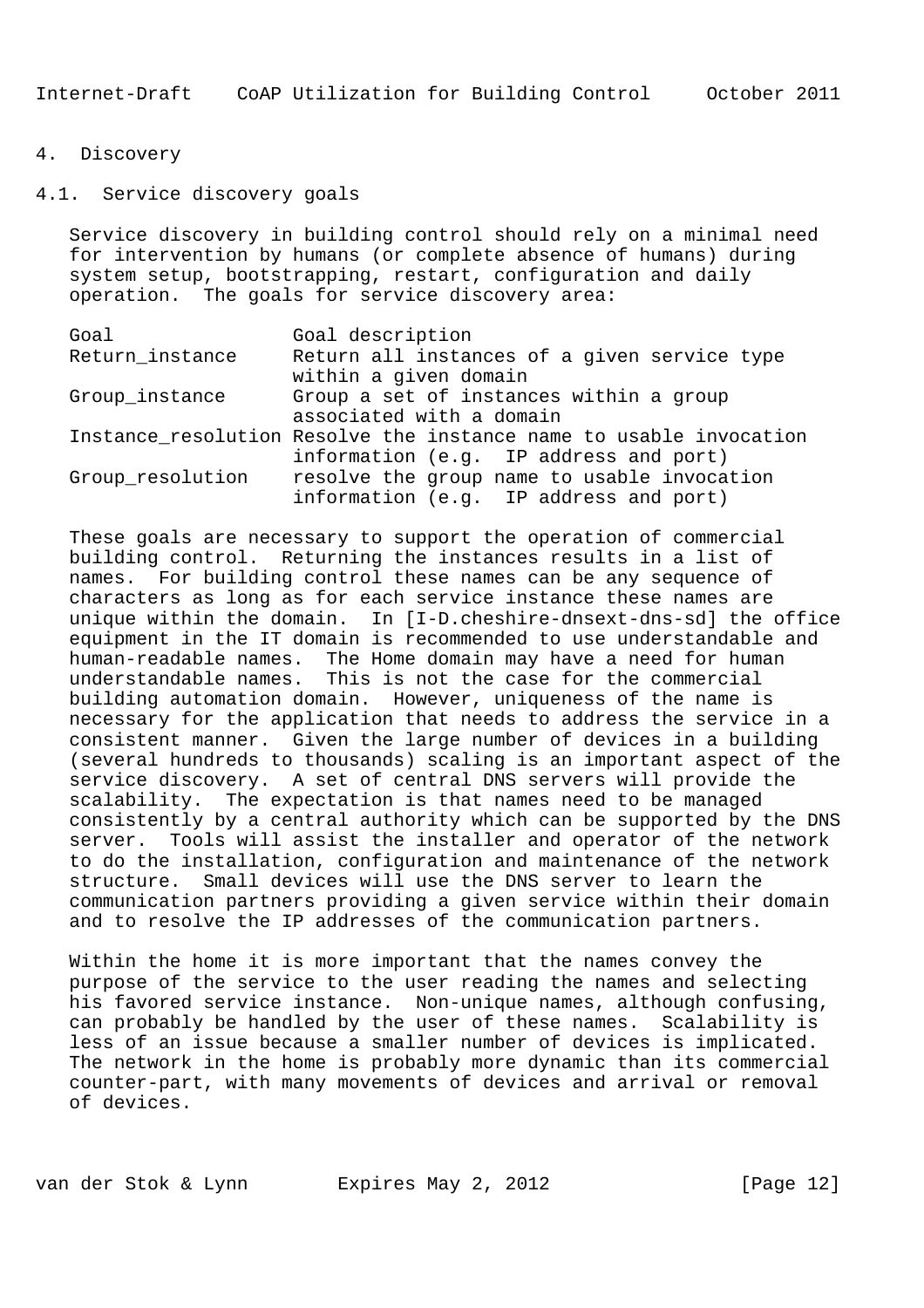Section 5 presents some examples of DNS structures to show how the choice of names influences the granularity of the discovery. In sections 5.1 and 5.3 a grouping example and a commissioning example, filling the DNS, are presented.

# 4.2. DNS-Based Service Discovery

 DNS-Based Service Discovery (DNS-SD) defines a conventional way to configure DNS PTR, SRV, and TXT records to facilitate discovery of services within a subdomain, re-using the existing DNS infrastructure. This section gives a cursory overview of DNS-SD; see [I-D.cheshire-dnsext-dns-sd] for a complete description.

 A DNS-SD service instance name is of the form <Instance>.<ServiceType>.<Location>.

 The Location part of the service name is identical to the DNS subdomain part of the authority in URIs that identify the resources of this server or group and may identify a building zone as in the examples above.

The ServiceType SHOULD have the form [ subtype. sub.] type. proto (e.g. \_temp.\_sub.\_bc.\_udp). The \_proto identifier provides a transport protocol hint as required by the SRV record definition [RFC2782] and, in the case of CoAP, it is always "\_udp". The \_type identifier is determined by standards development organization (SDO) and MUST be registered with dns-sd.org [dns-sd] (e.g. \_bc for building control). The SDO is then free to specifiy one or more \_subtype identifiers, which must be unique for a given \_type (e.g. \_temp). The \_subtype and \_type labels are separated by the literal ".\_sub" label.The maximum length of the type and subtype fields is 14 octets, but shorter names are encouraged to reduce packet sizes.

 A PTR record with the label "\_type.\_proto" is defined for each server in a selected domain, and this record's value is set to the service instance name (which in turn identifies the SRV and TXT records for the CoAP server).

 The Instance part of the service name may be changed during the commissioning process. It must be unique for a given ServiceType within the subdomain. The complete service name uniquely identifies an SRV and a TXT record in the DNS zone. The granularity of a service name MAY be at the group or server level, or it could represent a particular resource within a CoAP server. The SRV record contains the host (AAAA record) name and port of the service. The path part of the URI MUST be placed in the TXT record (path=) when multiple resources belong to the same service.

van der Stok & Lynn Expires May 2, 2012 [Page 13]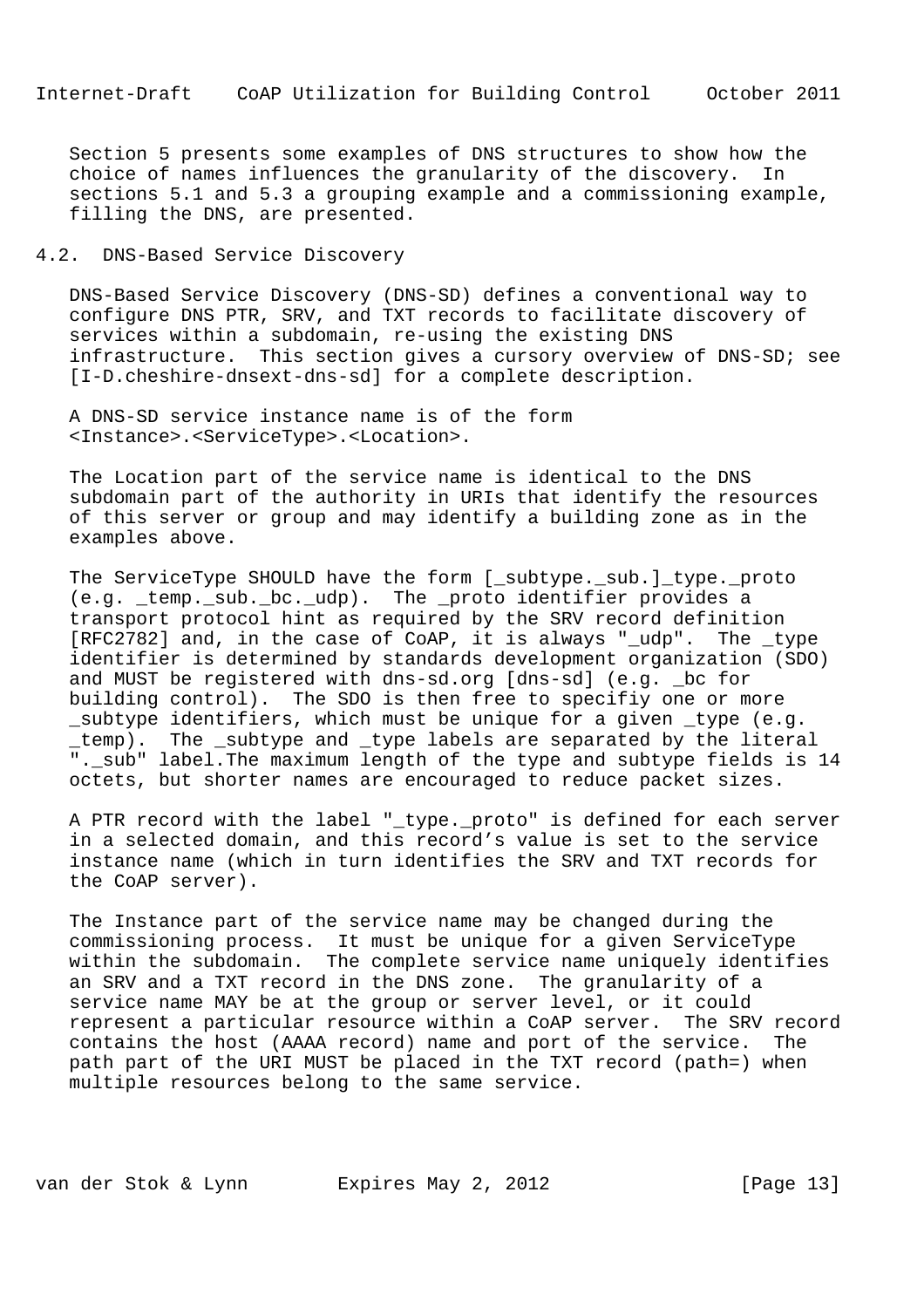# 4.3. Browsing for Services

 Devices in a given Location with given ServiceType, \_type.\_proto, may be enumerated by sending a DNS query for PTR records named \_type.\_proto to the authoritative server for that zone associated with the Location. A list of instance names for SRV records matching that <ServiceType>.<Location> is returned. Each SRV record contains the host name and port of a CoAP server. The IP address of the device is obtained by resolving the host name. DNS-SD also specifies an optional TXT record, having the same name as the SRV record, which can contain "key=value" attributes. Apart from defining standardized resources identified by if=XXX, the XXX organization may also define the standard "key=value" pairs present in the TXT record, e.g. type=switch. By convention, the first pair is txtver=<number> so that different versions of the XXX schema may interoperate. For example: A query is sent to DNS-SD to return all DALI lamps within the domain office5/mybuilding and with ServiceType: \_lamp.\_sub.\_dali.\_udp. DNS-SD returns the list of all SRV records and AAAA records of the devices within the domain providing the wanted service.

### 4.4. Resource vs Service Discovery

 Service discovery is concerned with finding the IP address, port, protocol, and possibly path of a named service. Resource discovery is a fine-grained enumeration of resources (path-names) of a server. [I-D.ietf-core-link-format] specifies a resource discovery pattern, such that sending a confirmable GET message for the /.well-known/core resource returns a set of links available from the server. These links describe resources hosted on that server.

 CoAP link format can be used to enumerate attributes and populate the DNS-SD database in a semi-automated fashion. CoAP resource descriptions can be imported into DNS-SD for exposure to service discovery as described in [I-D.lynn-core-discovery-mapping]. The values stored in the DNS-SD directory are extracted from the information stored in the resource directory associated with a set of CoAP hosts [I-D.shelby-core-resource-directory]. The resources describe how the services can be manipulated in detail and in concreto.

 It is assumed that a resource directory exists per 6LoWPAN [RFC4944], possibly running on the edge router. The DNS-SD provides a larger scope by storing the info of all services over a set of interconnected 6LoWPANs. Where the resource directory is possibly completely adequate for home networks, handling of multiple resource directories can be quite cumbersome for the many 6LoWPANs envisaged for offices. However, during network configuration, the resource

van der Stok & Lynn Expires May 2, 2012 [Page 14]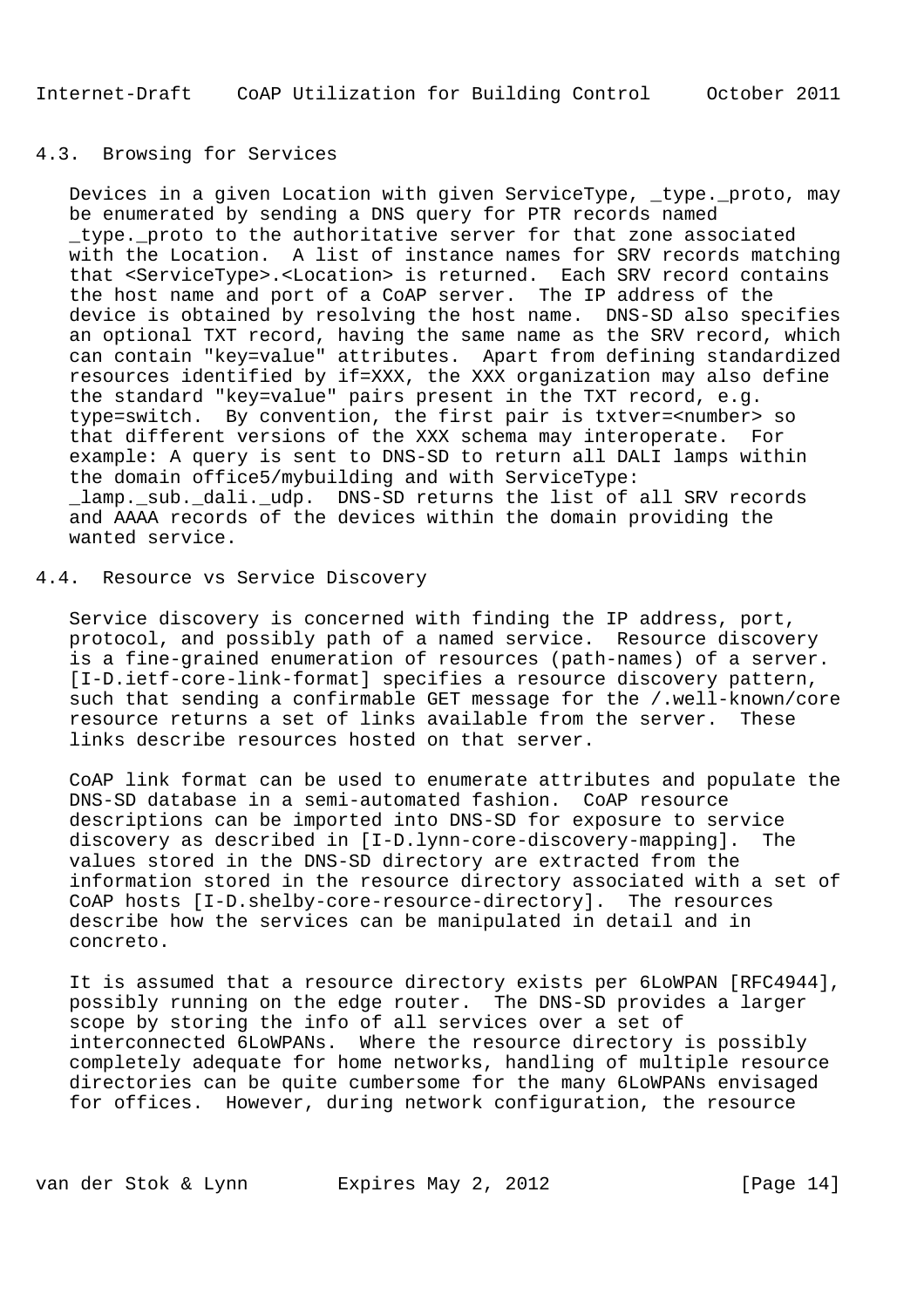directory can be used as long as the DNS is not yet accessible.

 The DNS-SD approach is complementary to the more fine-grained resource discovery, fits better the concept of service by discovering servers with given properties. DNS-SD supports a hierarchical approach to the naming of the services as discussed in section 3. DNS-SD provides a directory structure that scales well with the network size as shown by its present-day operation.

### 5. DNS record structure

 An example is presented which explains the Resource Record (RR) structure on the DNS server. This section follows the mapping specified in [I-D.lynn-core-discovery-mapping], which defines how to fill the DNS-SD records from the link extension values. Suppose the services are delivered by XXX building control devices. The example subtype- and context- names are assumed to be standardized by the XXX alliance. All devices are situated in one office with location office4.bldg8.example.com. The names in the examples are more verbose than recommended to make the examples more readable. The table presents the services provided in the office control network:

| service     | ServiceType                             | Number |
|-------------|-----------------------------------------|--------|
|             | illumination _OnOff_light._sub._bc._udp | 4      |
| presence    | _occup_sensor._sub._bc._udp             |        |
| temperature | _temp_sensor._sub._bc._udp              |        |
| shading     | _shade_control._sub._bc._udp 1          |        |

 In DNS PTR records with as label the ServiceType have as value service instance names. The unique Instance names identify the service instances. In the example, the names contain id-x, with x in natural numbers. The names are usually created at the factory floor and somehow attached to the product. The ServiceTypes have been suffixed with .04.b8 to represent office4 in building8. The same suffix is used as PTR label to enemerate all instance of a given service, or within a given domain.

van der Stok & Lynn Expires May 2, 2012 [Page 15]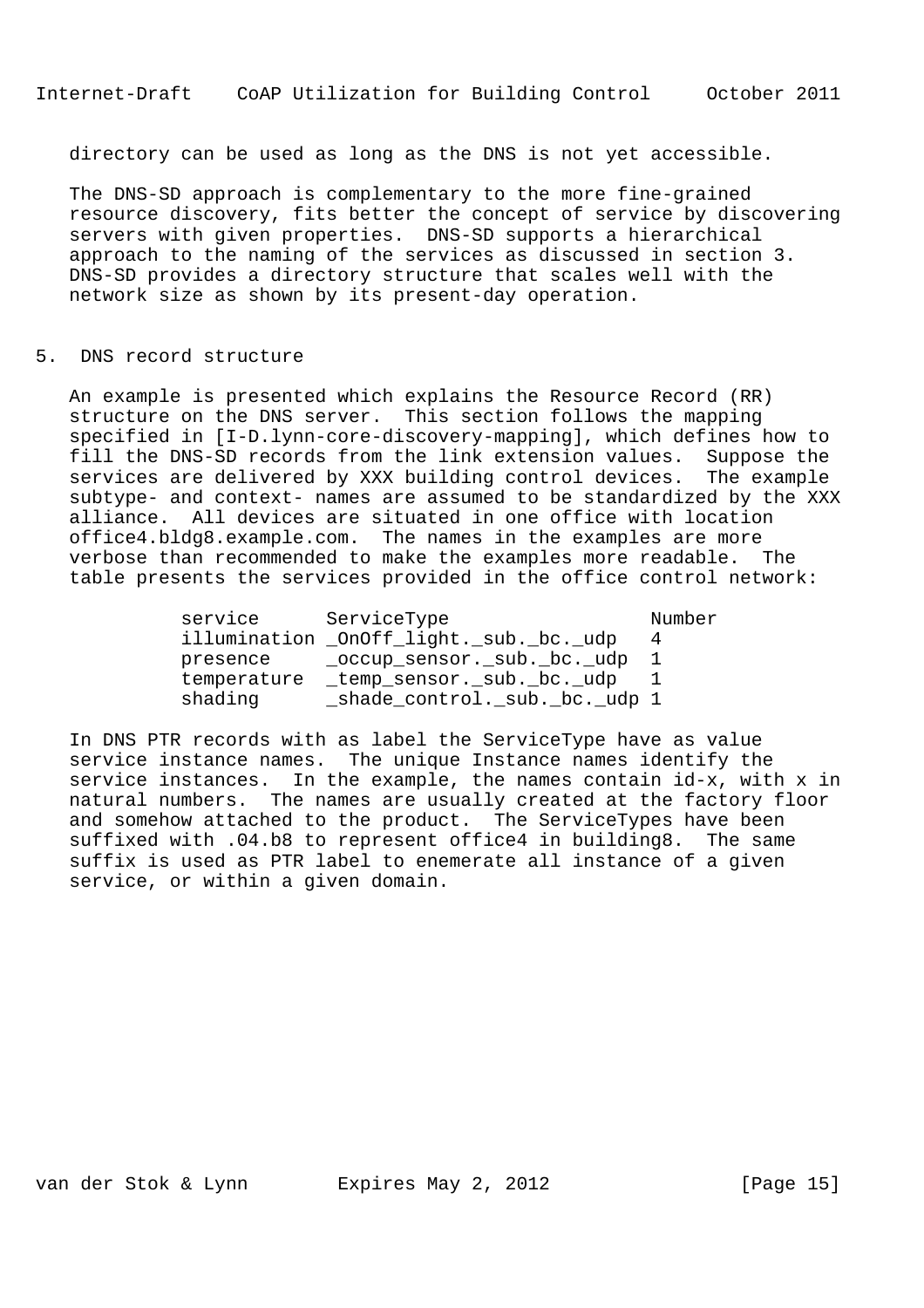\_OnOff\_light.\_sub.\_bc.\_udp.04.b8 PTR id-1.\_OnOff\_light PTR id-1.\_OnOff\_light 04.b8 PTR id-1.\_OnOff\_light \_OnOff\_light.\_sub.\_bc.\_udp.04.b8 PTR id-2.\_OnOff\_light bc.\_udp.04.b8 PTR id-2.\_OnOff\_light 04.b8 PTR id-2.\_OnOff\_light \_OnOff\_light.\_sub.\_bc.\_udp.04.b8 PTR id-3.\_OnOff\_light bc.\_udp.04.b8 PTR id-3.\_OnOff\_light 04.b8 PTR id-3.\_OnOff light \_OnOff\_light.\_sub.\_bc.\_udp.04.b8 PTR id-4.\_OnOff\_light bc.\_udp.04.b8 PTR id-4.\_OnOff\_light 04.b8 PTR id-4.\_OnOff\_light \_occup\_sensor.\_sub.\_bc.\_udp.04.b8 PTR id-5.\_occup\_sensor bc. udp.04.b8 PTR id-5. occup sensor 04.b8 PTR id-5.\_occup\_sensor temp sensor. sub. bc. udp.04.b8 PTR id-6. temp sensor bc.\_udp.04.b8 PTR id-6.\_temp\_sensor 04.b8 PTR id-6.\_temp\_sensor shade control. sub. bc. udp.04.b8 PTR id-7. temp sensor bc. udp.04.b8 PTR id-7. temp sensor 04.b8 PTR id-7.\_temp\_sensor

 In the above example the id-x identifiers without the subtype suffix would be discriminating enough.

 Discovery can be done with the following results. A query with the following argument returns

| query argument<br>.04.8                              | result list<br>id-1._OnOff_light       |
|------------------------------------------------------|----------------------------------------|
| $bc$ . udp. 04. b8                                   | id-7._temp_sensor<br>id-1._OnOff_light |
| _OnOff_light._sub._bc._udp.04.b8                     | id-7._temp_sensor<br>id-1._OnOff_light |
| _occup_sensor._sub._bc._udp.04.b8 id-5._occup_sensor | id-4._OnOff_light                      |

When other offices are included in the database, the query argument 04.b8 selects those entries which are associated with office4 in building8 and rejects any others. The example shows clearly the query granularity that can be obtained and the care that must be exercised when defining the names of the ServiceTypes.

 The service instances (value of PTR records) are the labels of the SRV, AAAA and TXT records describing the service instance. The SRV

van der Stok & Lynn Expires May 2, 2012 [Page 16]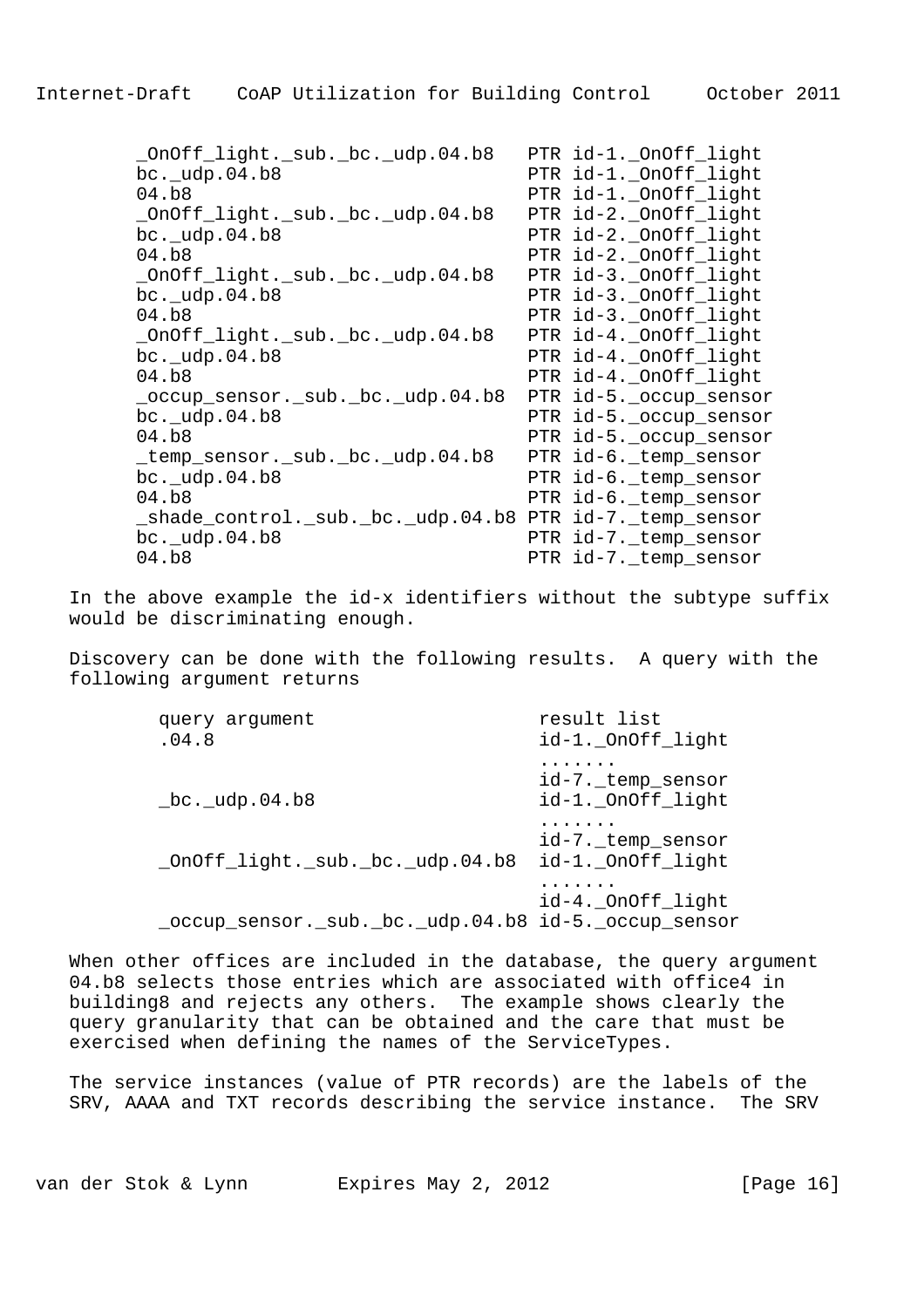record specifies the location (authority) and the port number. In the authority o4.b8 refers to office4 in building8. The AAAA record specifies the IP-address, while the TXT record specifies the subtype and the data representation of the legacy parser (if = ZigBee).

| id-1._OnOff_light   | SRV  | light1.o4.b8.example.com Port-x |          |
|---------------------|------|---------------------------------|----------|
|                     |      | AAAA fdfd::1234                 |          |
|                     | TXT  | if=ZigBee                       |          |
| id-2._OnOff_light   | SRV  | light2.o4.b8.example.com Port-x |          |
|                     |      | AAAA fdfd::1235                 |          |
|                     | TXT  | if=ZigBee                       |          |
| id-3._OnOff_light   | SRV  | light3.o4.b8.example.com Port-x |          |
|                     | AAAA | fdfd: : 1236                    |          |
|                     | TXT  | if=ZigBee                       |          |
| id-4._OnOff_light   | SRV  | light4.o4.b8.example.com Port-x |          |
|                     |      | AAAA fdfd::1237                 |          |
|                     | TXT  | if=ZigBee                       |          |
| id-5._occup_sensor  | SRV  | occup.o4.b8.example.com Port-x  |          |
|                     |      | AAAA fdfd::1238                 |          |
|                     | TXT  | if=ZigBee                       |          |
| id-6._temp_sensor   | SRV  | temp.o4.b8.example.com          | Port-x   |
|                     |      | AAAA fdfd::1239                 |          |
|                     | TXT  | if=ZigBee                       |          |
| id-7._shade_control | SRV  | shade.o4.b8.example.com         | $Port-x$ |
|                     | AAAA | fdfd:1240                       |          |
|                     | TXT  | $if = ZigBee$                   |          |

 It is possible that the temperature sensor and occupancy sensor are delivered on one device. The consequence is that one device hosts two services. In the DNS table the four lights and the shade controller are unaffected. However, the PTR records with the occupancy and temperature sensor point to the same unique identifier id-8 that is suffixed with the name of the subtype. This example shows that the subtype suffix is needed to discriminate between the two service instances.

> \_occup\_sensor.\_sub.\_bc.\_udp PTR id-8.\_occup\_sensor \_temp\_sensor.\_sub.\_bc.\_udp PTR id-8.\_temp\_sensor

 Two SRV records with accompanying AAAA and TXT records describe the two servers, each providing one service, in more detail. The servers share the same IP address but are connected to different ports, and do have a different paths names. The TXT record is used to specify the path part with "path=".

van der Stok & Lynn Expires May 2, 2012 [Page 17]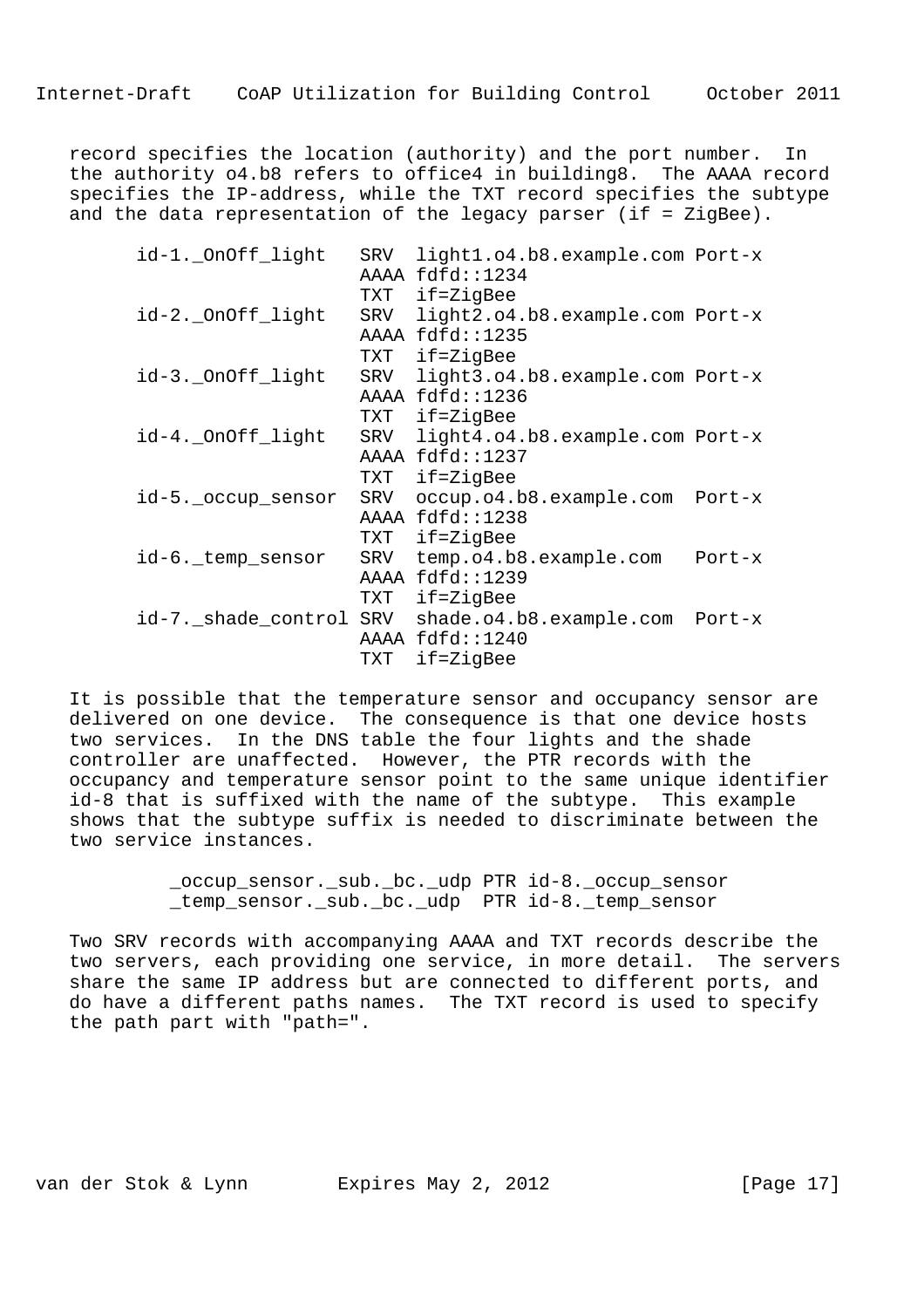id-8. occup sensor SRV occup.o4.b8.example.com Port-x AAAA fdfd::1241 TXT path=/os if=ZigBee id-8. temp sensor SRV temp.o4.b8.example.com Port-y AAAA fdfd::1241 TXT path=/ts if=ZigBee

 The path names /ts and /os are short names for temperature\_sensor and occupancy\_sensor respectively. Not all multi-function devices will use different ports for the individual functions. It is also quite common to use different IP interfaces with different IP addresses, reflected by the value of the AAAA records.

5.1. DNS group example

 Another aspect is the grouping of servers. Where in the former section the names of the services are standardized names, this is less probable for the group names. Usually the group names are application specific or are standardized at the manufacturer. For example, assume that a group all-light.o4.b8.example.com is created which contains all four lights inside office4. The accompanying ServiceType can be defined as all light. sub. bc. udp. The ServiceType suffixed with 04.b8 points to a unique identifier defined as all light.04.b8, assuming that this is the only \_all\_light group within office 4 of building 8. The PTR record looks like:

all light.\_sub.\_bc.\_udp.04.b8 PTR \_all\_light.04.b8

 It is assumed that the group all\_light.o4.b8.example.com has received a multicast address: ff1e::148. The accompanying SRV, AAAA, and TXT RR become:

 \_all\_light.04.b8 SRV all\_light.o4.b8.example.com Port-z AAAA ff1e::148 TXT if=ZigBee

 When a multicast message is sent to a group, the path of the accessed resource must be strictly the same for all servers. The naming of the path is typically a responsibility for the standardisation organisations describing the command set for a given application area. However a constraint exits in the case of mult-function devices which host multiple resource of the same type. For example a device with three lamps with corresponding onoff attributes can be accessed via the three different paths:

van der Stok & Lynn Expires May 2, 2012 [Page 18]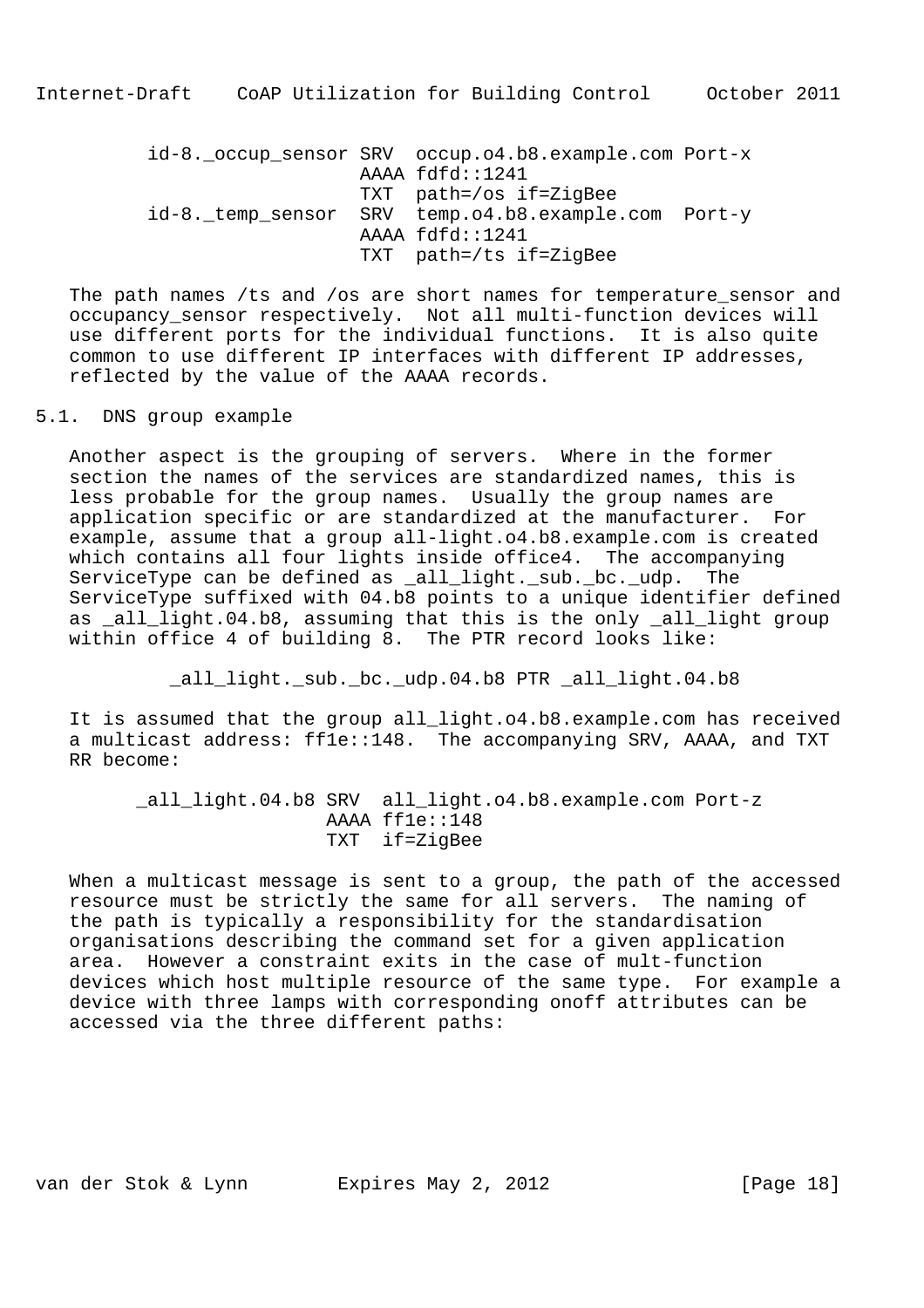/light/1/onoff /light/2/onoff /light/3/onoff

 A unique path to the onoff resource of all instances of light on this device can be provided by /light/onoff. As this is logically the path to a single instance on a mono-function device. The corresponding unique paths for onoff to be used in the multicast message becomes /light/onoff. The corresponding resource records for a luminaire, named lm1, in DNS become:

| $\lceil$ light. sub. bc. udp.04.b8 PTR $\lceil$ all light.04.b8 |     |                                    |          |
|-----------------------------------------------------------------|-----|------------------------------------|----------|
| _light._sub._bc._udp.04.b8 PTR _light_1.04.b8                   |     |                                    |          |
| _light._sub._bc._udp.04.b8 PTR _light_2.04.b8                   |     |                                    |          |
| $light._sub._bc._udp.04.b8$ PTR                                 |     | $_{1.1}$ ight $_{3.04.}$ b8        |          |
| $all$ light.04.b8                                               | SRV | all_light.o4.b8.example.com Port-x |          |
|                                                                 |     | AAAA ffle::148                     |          |
|                                                                 |     | TXT if=ZigBee path=/light          |          |
| light 1.04.b8                                                   |     | SRV lm1.o4.b8.example.com          | $Port-z$ |
|                                                                 |     | AAAA fdfd::1234                    |          |
|                                                                 |     | TXT if=ZigBee path=/light/1        |          |
| light 2.04.b8                                                   |     | SRV lm1.o4.b8.example.com          | $Port-z$ |
|                                                                 |     | AAAA fdfd::1234                    |          |
|                                                                 | TXT | if=ZigBee path=/light/2            |          |
| $_{light\_3.04.b8}$                                             | SRV | lm1.o4.b8.example.com              | $Port-z$ |
|                                                                 |     | AAAA fdfd::1234                    |          |
|                                                                 |     | TXT if=ZigBee path=/light/3        |          |

 The entries in DNS can be used to form groups with the light weight group management protocol and multicast listener discovery [RFC5790].

### 5.2. Operational use of DNS-SD

 The populated DNS-SD server provides the necessary support for the applications to execute their control loops with minimum operator support. The operation of the office network can be split up in phases. In a first phase the network is commissioned, such that a relation is established between the IP address, the servicetype and the domain. The servicetype can be extracted from the link-format as described in [I-D.shelby-core-resource-directory]. After commissioning this information is stored in the DNS-SD files. In a second phase groups are formed and group names with their IP address are stored in the DNS-SD files. The IP multicast addresses are communicated to the members of the groups. In the third and final phase, applications query DNS-SD to find the IP addresses of the services within a given domain, and of the groups within a given domain.

van der Stok & Lynn Expires May 2, 2012 [Page 19]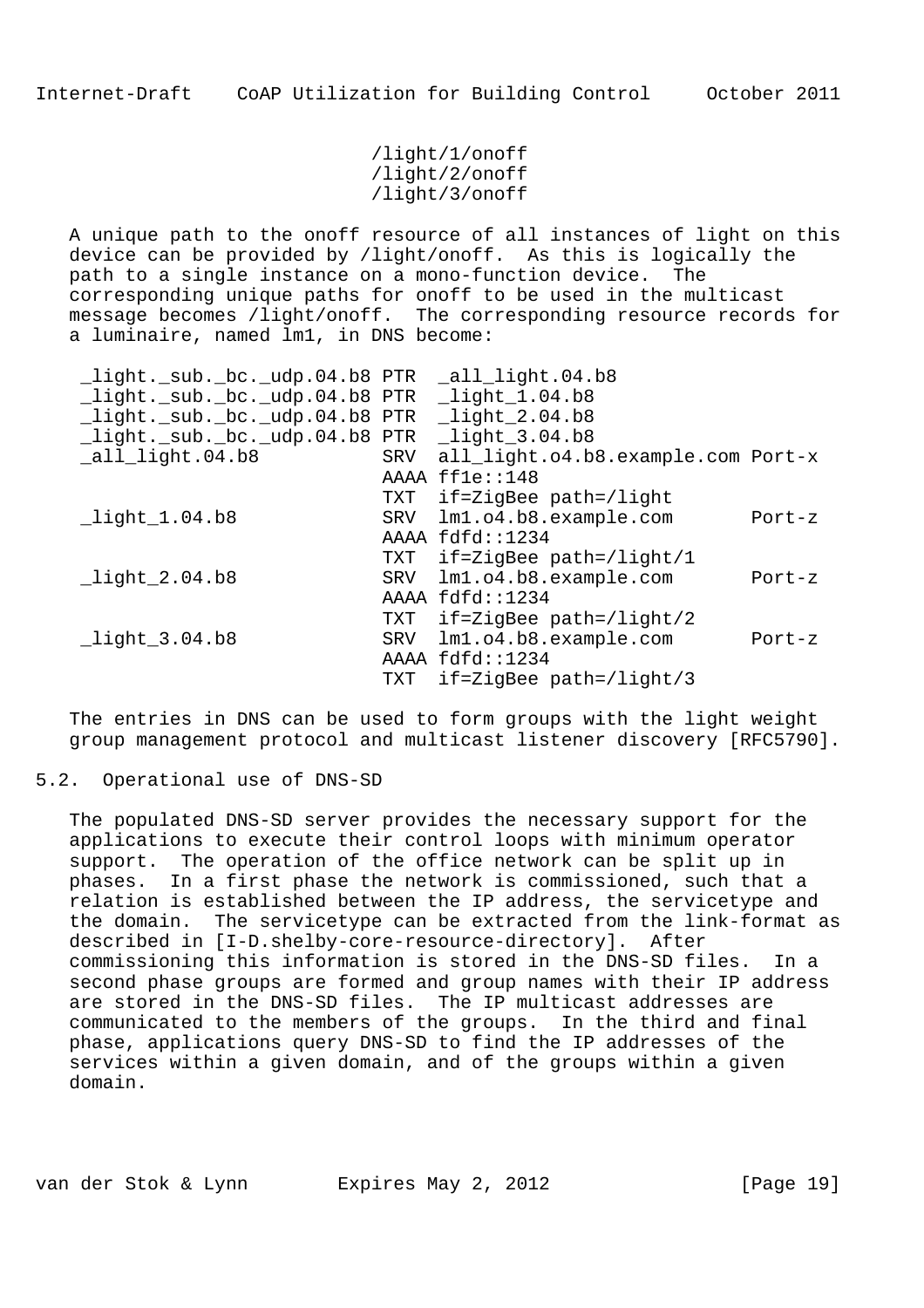In the home, a commissioning phase requiring the intervention of an installer (a "truck roll") is to be avoided if possible. Here the first phase consists of the booting up devices which insert their services resources to a link-format directory. The information from the resource directory can be inserted into DNS-SD or into xmDNS [I-D.lynn-dnsext-site-mdns] when appropriate. In the second phase remote controllers or other hand-held devices can be used to discover the services of a given type, to group the services, and to store the group names into DNS-SD or xmDNS as appropriate. Pointing out the members of a group can be in any kind of manner from typing members in, selecting them from a browser list, etc.

5.3. Commissioning CoAP devices

 For clarity it is assumed in this section that a device hosts one server. A device has received a unique device identifier at the production plant. Given the authority naming presented in section 2.2 the authority name represents the location of the host within the building.

Commissioning means the following three actions:

- Defining the URI (location)
- Assigning an IP address to the URI
- mapping the unique device identifier to the URI

 Two cases of the office network are considered for commissioning: (1) no 6LBR and no DNS server connected, and (2) a 6LBR connects the office network to a DNS server.

 When an architect has designed the building and described all light points, ventilators, heating- and cooling units, and sensors, it is necessary to identify all these devices spatially and functionally. Storing the triple <Instance>.<ServiceType>.<Location> into DNS-SD represents the commissioning process. The Instance is the unique identifier given to the device in the factory but which has no relation to its later location. The ServiceType together with the Location represent the spatial and functional aspects of the device as specified by the architect.

 Design decision: A commissioning tool with access to the network is used for the commissioning phase.

 For example, dependent on used technology and production process, the following situation (state) may exist in a host after physical installation of the devices and before commissioning:

van der Stok & Lynn Expires May 2, 2012 [Page 20]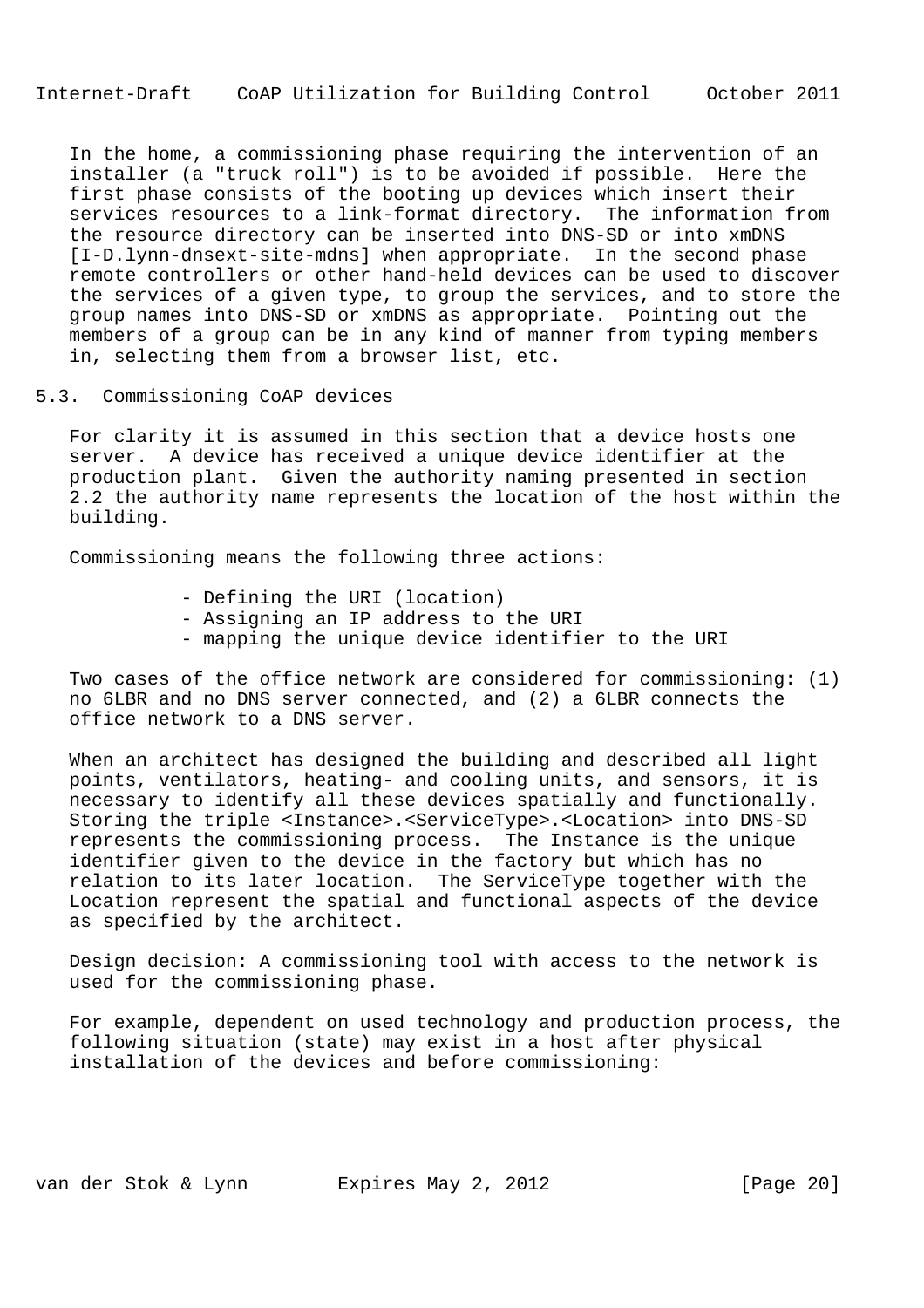- A given host is unaware of its Location.
- A given host knows its ServiceType and Instance. The Instance is also readable by bar code reader.
- The commissioning tool knows all Locations to which hosts need to be assigned.
- Each host has a (site-local) IP address.

 Consider the commissioning process (1) with a central DNS-SD server and (2) without a central server using xmDNS. The commissioning processes described below are just examples and should not be taken as working procedures for commissioning devices in a building.

5.3.1. DNS-SD server present

 The installer reads with a bar code reader, attached to the commissioning tool, the identifier of the device to commission. It is assumed that the tool can learn the IP address of the device with the given identifier. The tool displays on a screen the physical lay-out of the devices within the building. The installer selects, on the screen of the tool, the physical location of the chosen device. From the designated physical location the tool creates the URI of the selected device. The tool inserts the URI and the IP address into the DNS server. For example the light with URI light1.o4.b8.example.com is represented with an AAAA record:

light1.o4.b8.example.com AAAA fdfd::1234

 The tool reads the service name and type from the device using resource information stored according to the link-format [I-D.ietf-core-link-format]. With this information the tool constructs the PTR, SRV and TXT records according to the example presented in section 5.

 This is done for all devices within a given part of the building. After the commissioning process, all resources of each device have an URI and IP address which are stored in the central DNS-SD server. When devices are restarted, the DHCP server may allocate new IP addresses to the device and update the DNS server.

### 5.3.2. DNS-SD server not present

 It is assumed that the building network is composed of independent network segments (possibly a single site) such that each device on a given segment can communicate directly with any other device on this segment. The segments are not connected to a 6LBR and have no access

van der Stok & Lynn Expires May 2, 2012 [Page 21]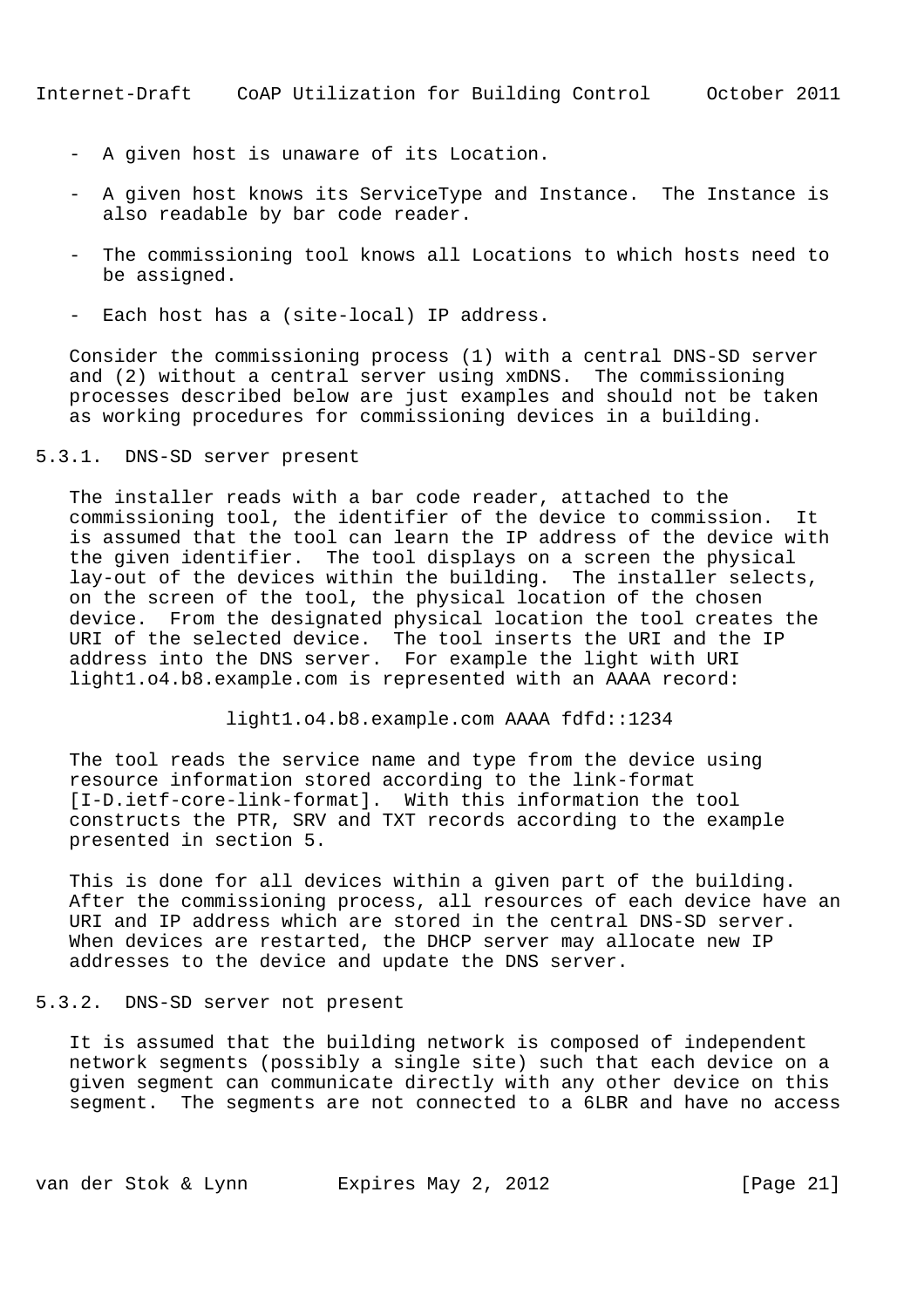to DNS or other servers. The installer knows these segments and has a list of devices for a given segment. In the tool the installer selects the names which belong to the given building segment. The selected names are converted to site-local authorities and stored in the tool. All devices are assumed to have selected a site-local IP address. Assume that every device has a unique barcode within the building and that the corresponding device knows the bar code number. The installer reads with a bar code reader, attached to the tool, the Instance name of the device to commission. The installer selects, on the screen of the tool, the physical location of the chosen device. The tool knows the authority of the selected device. The tool broadcasts the bar code number and authority to all connected devices. The device with the given barcode number, extends the authority with the path name of the resources. For each resource, the device multicasts the site-local IP-address and the site-local URI to the xmDNS servers in the connected devices. This concludes the commissioning of a network segment. All resources of each device have a site-local URI and a site-local IP address which are stored in the xmDNS servers.

### 5.4. Proxy discovery

 Proxies will be used in CoAP networks for at least two major reasons: (1) http/coap proxy, and (2) proxy of service on battery-less device. The first proxy is probably implemented as forward proxy, while the latter is probably implemented as backward proxy. The battery-less device will at rare occasions (when it is not sleeping) and during installation answer the GET /.well-known/core request. The return data are used by the installation tool to make the proxy device return the same resource names on /.well-known/core as is returned by the sleeping device. An installation tool installs on the proxy all the resources of the sleeping device for which the proxy is assumed to answer. Consequently, the proxy is discovered as a multi-server host with as many path names as it proxies sleeping servers. The servers on sleeping devices should not be discoverable via DNS-SD. However, AAAA records are generated for the sleeping device host name. This host name is used by the proxy to subscribe to the "sporadic" services of the sleeping device. For example assume two sleeping devices, an occupancy sensor and a temperature sensor, and one proxy. Two service types are defined with PTR records in DNS-SD. The identifier id-1 of the proxy is used by the installation tool to define the Instances.

 \_occup\_sensor.\_sub.\_bc.\_udp.04.b8 PTR id-1.\_occup\_sensor \_temp\_sensor.\_sub.\_bc.\_udp.04.b8 PTR id-1.\_temp\_sensor

 Two SRV records with accompanying AAAA and TXT records describe the two services in more detail. The services share the same IP address,

van der Stok & Lynn Expires May 2, 2012 [Page 22]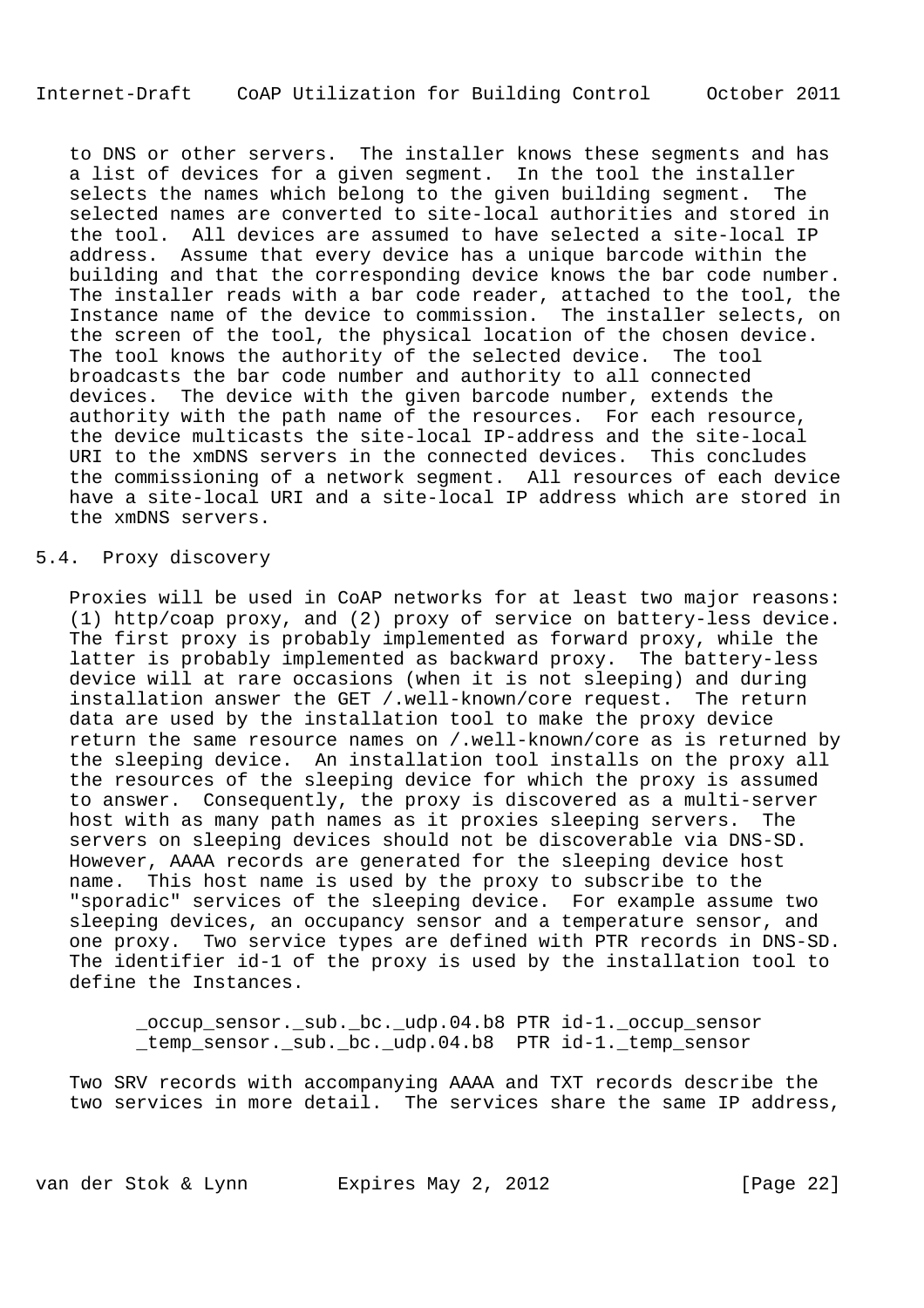are connected to the same port, but do have different paths names. The TXT record is used to specify the path part with "path=".

| id-1._occup_sensor                      | SRV proxy.04.b8.example.com Port-x |  |
|-----------------------------------------|------------------------------------|--|
|                                         | AAAA fdfd:: 1241                   |  |
|                                         | TXT path=/os if=ZigBee             |  |
| id-1._temp_sensor                       | SRV proxy.04.b8.example.com Port-x |  |
|                                         | AAAA fdfd:: 1241                   |  |
|                                         | TXT path=/ts if=ZigBee             |  |
| sl-ts.o4.b8.example.com AAAA fdfd::1242 |                                    |  |
| sl-os.o4.b8.example.com AAAA fdfd::1243 |                                    |  |

The path names /ts and /os are short names for temperature sensor and occupancy\_sensor respectively and were taken over from link-format information contained in the sleeping devices. Two AAAA records are provided for the two sleeping devices. The proxy has used the domain names of the sleeping devices to subscribe to the publications of the two sleeping devices.

 It is important to remark that there are now two services with the same resources present on two different devices: the sleeping device and its proxy. When a host invokes the /.well-known/core resource, it should be possible to distinguish between the proxy (to be invoked) and the sleeping device (not to be invoked). The distinction is necessary once the sleeping device is discoverable and the sleeping device is awake from time to time. It is suggested that the link-format syntax allows to make this distinction.

6. Legacy data Representations in CoAP

 Before CoAP devices can come to market, manufacturers must agree that the type and resources of the device can be interpreted according to some generally recognized syntax. At this moment no such generally recognized syntax exists for CoAP devices. We do not expect an IETF working group to standardize such a syntax, and we are convinced that syntax standardization is the responsibility of industry standards organizations. Given the long history of building control, many groups have defined a data representation for building control devices for example BACnet, ZigBee, oBIX, LON, KNX, and many others. It is our belief that new representations will be defined and must coexist with the named legacy ones.

 The CoAP protocol should transport any data representation, and certainly the legacy ones.It is expected that a CoAP client can handle one or more legacy representation. Given that a CoAP client can handle representation of standard XXX, this I-D proposes that such a CoAP device can communicate with legacy devices via a CoAP/

van der Stok & Lynn Expires May 2, 2012 [Page 23]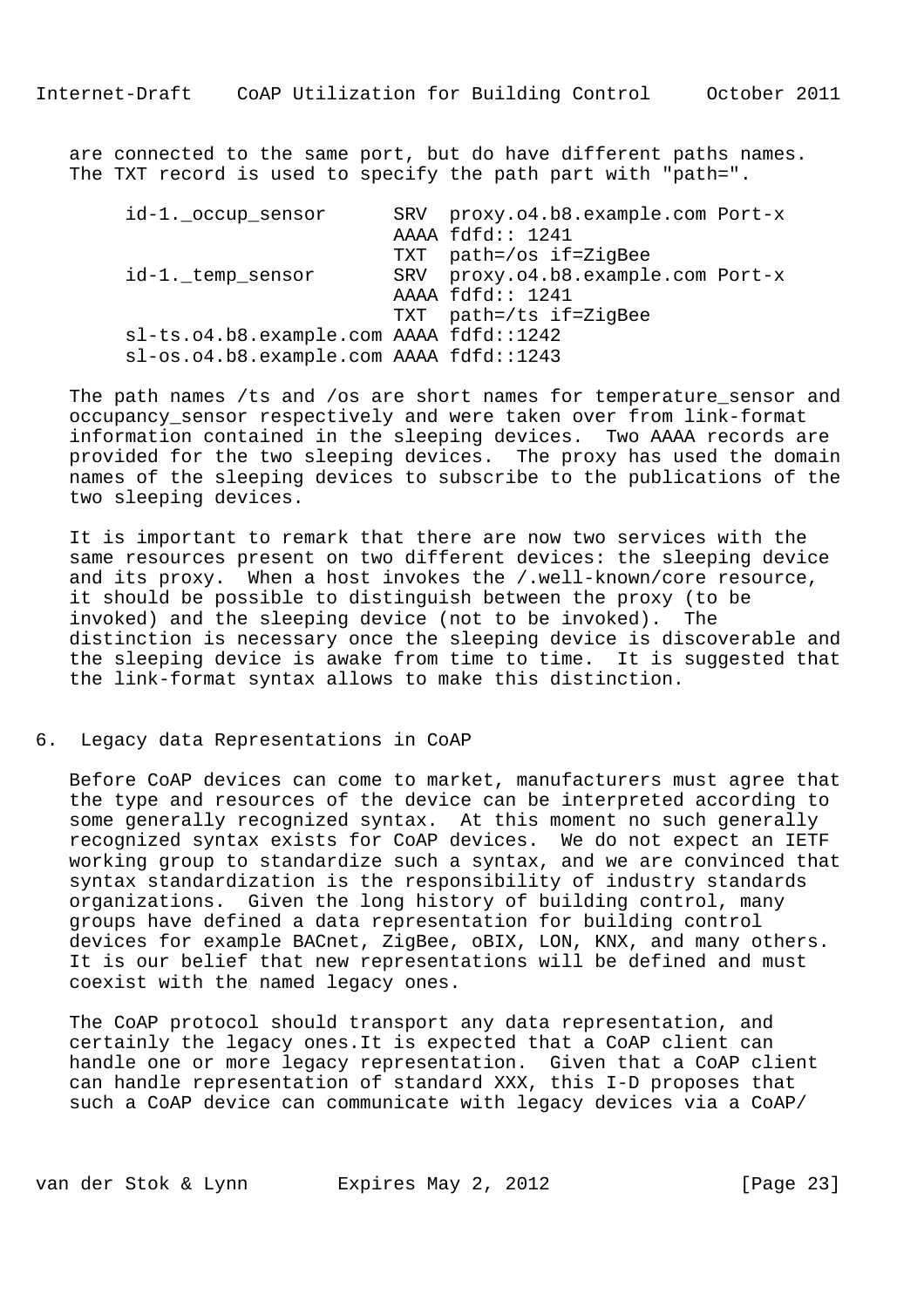legacy gateway (router).

6.1. Network architectures



Figure 1: network with multiple representation standards

 Figure 1 represents the network architecture which is expected for the purpose of this I-D. The CoAP gateway connects one link with two legacy devices -containing legacy data representation "yyy"- with the wireless CoAP network composed of three CoAP hosts. Two CoAP hosts contain the CoAP stack with a zzz representation and one host contains the CoAP stack with a zzz and an yyy representation. The yyy hosts can freely communicate according to the yyy link protocol over the yyy link. The zzz CoAP hosts, including the zzz;yyy host can freely exchange zzz data representations according to the CoAP protocol over the wireless 6LoWPAN network. The zzz;yyy host can send yyy data representations to the CoAP gateway which passes them on to the specified yyy legacy host. The yyy legacy device returns data to the requesting zzz;yyy CoAP host via the same gateway.

 The CoAP hosts can address the legacy devices behind the gateway in at least 4 ways.

- All devices of legacy network YYY share the URI with the CoAP gateway. Every legacy device is a resource for the gateway as seen from the CoAP host. Consequently, the CoAP host sends the message to the IP address of the gateway and the gateway parses the URI-Path to determine the specified legacy device.
- All devices of legacy network YYY have IP addresses different from the IP address of the gateway. Consequently, a CoAP host sends the message to the IP address of the specified device. The routing protocol on the CoAP network makes the message arrive at the CoAP gateway. The gateway determines the specified legacy device from the destination IP address.

van der Stok & Lynn Expires May 2, 2012 [Page 24]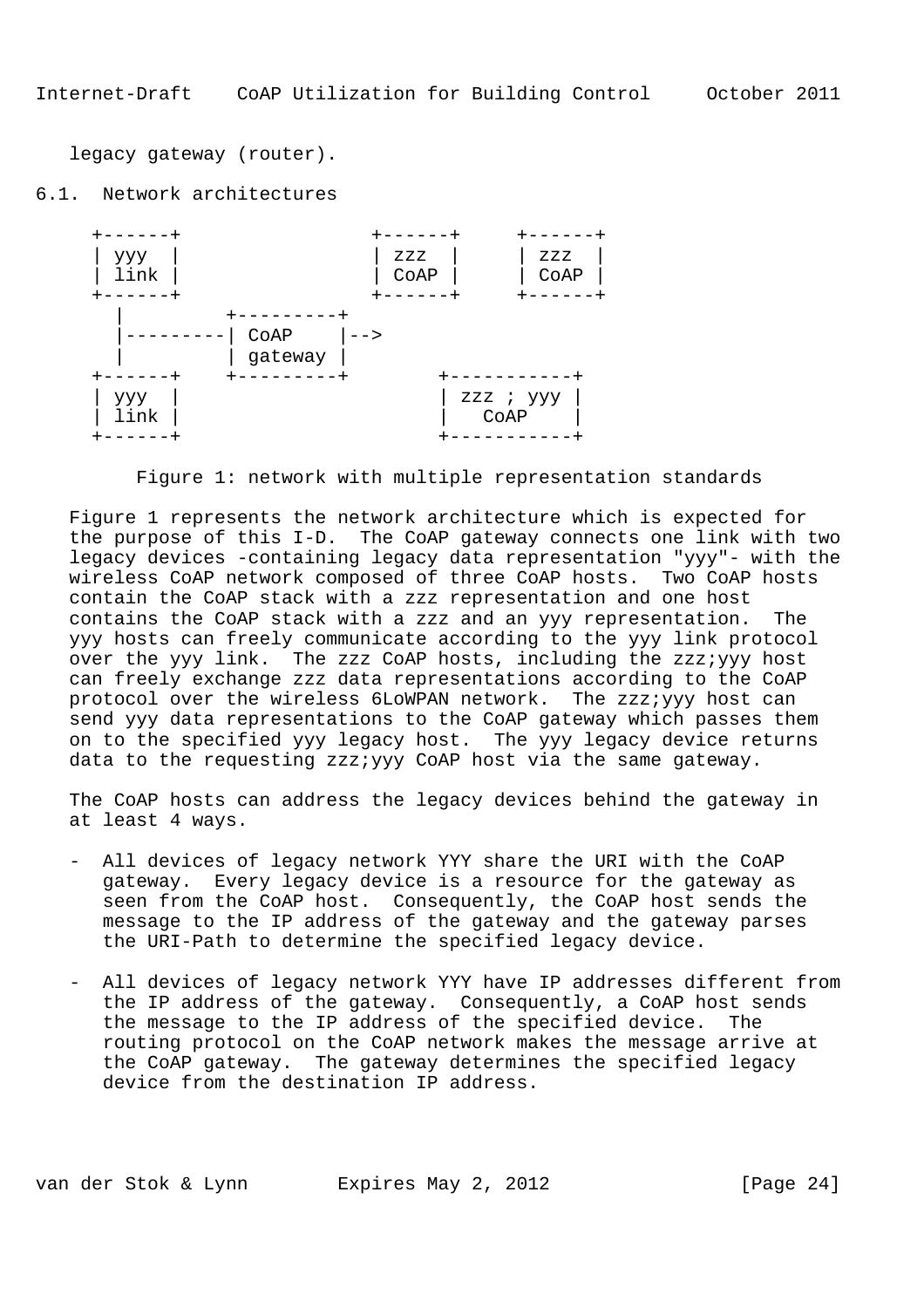- All devices of legacy network YYY have different authorities. The authorities of the legacy device resolve to an IP address of the gateway. This means that the possibly lengthy authority names need to be transmitted. The gateway recognizes the authorities and maps authority to legacy device.
- All devices of legacy network YYY have different ports. This can be expressed in two ways (1) as :port in the URI, or (2) in the DNS-SD records. In the latter case the port is defined in the UDP header and is efficient in packet header size.

 The major advantage of all four approaches is that the gateway only handles the URI or IP address and port number to select the destination legacy device independent of the type of legacy device and the contents of the legacy payload of the message. In Figure 1 the gateway connects to a single link. For example, this would be the case for DALI standard. Other legacy standards, like BACnet, LON, allow networks composed of multiple links.

 An example of an invocation of a ZZZ service (See figure 2). The resource path /ZZZ identifies the parser of the ZZZ syntax. A 12 octet string completely describes the ZZZ command. The host is completely identified by the authority in the URI. The ZZZ parser on the host is identified by the port number in the UDP header (not shown).

Client Coap/ZZZ | device | REQUEST | |-------- CON [0x5577] PUT /ZZZ -------->| binary 12 octet string | | | RESPONSE | |<---------- ACK [0x5577] 2.00 OK ----------------- | | |

Figure 2: Sending a ZZZ command with CoAP to CoAP/ZZZ device

 An example of an invocation of a DALI legacy device behind a gateway is given in figure 3. The resource path /DALI identifies the DALI parser. The application sets a value of 200 in the DALI device in the resource 256 defined by the DALI spec.

van der Stok & Lynn Expires May 2, 2012 [Page 25]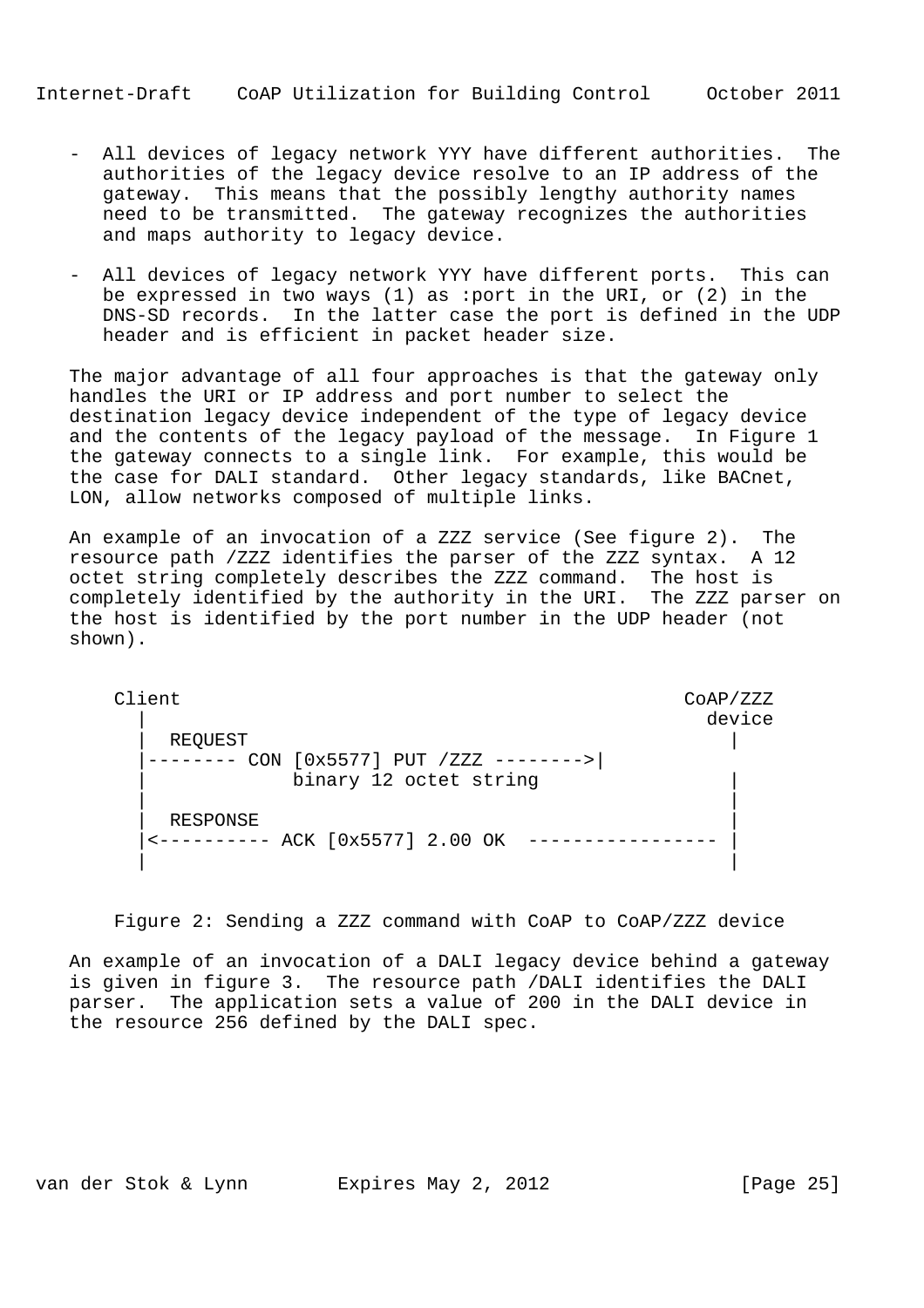```
 Client DALI/CoAP
| gateway state and the state of the state of the state of the state of the state of the state of the state of the state of the state of the state of the state of the state of the state of the state of the state of the sta
              | REQUEST |
             |------- CON [0x5577] PUT /DALI -------->|
             | binary 16 bit payload dt*256 + 200 |
 | |
             RESPONSE
             |<---------- ACK [0x5577] 2.00 OK ----------------- |
```
Figure 3: Sending a DALI setting with CoAP to CoAP/DALI gateway

| |

# 6.2. Discovery of legacy gateways

 Discovery of legacy gateways is not very different from discovery of proxies in section 5.4. the consequences for discovery are listed for the four modes of addressing legacy devices via a gateway of section 6.1.

- The gateway presents a list of resources representing the legacy devices. Discovery is done as for other CoAP devices.
- Each legacy device has a different IP address. The gateway must create entries in the DNS for as many legacy devices. The authority of the legacy device is the authority of the gateway with a ServiceType to be specified by the gateway.
- All devices of legacy network YYY have different authorities. In this case each legacy device has the same IP address as the gateway. The gateway must create entries in the DNS for as many legacy devices.
- All devices of legacy network YYY have different ports. The gateway must create entries in the DNS for as many legacy devices. Each entry has the authority of the gateway with a different ServiceType and a different port number.

# 7. Conclusions

 This I-D explains how naming in building control is based on a hierarchical structure of the building areas. It is shown that DNS naming can be used to express this hierarchy in the authority portion of the URI, down to the group or device level. The hierarchical naming scheme need not be standardized, but rather can be designed to suit the application. However, it is recommended that the scheme be employed consistently throughout the delegated subdomain(s).

van der Stok & Lynn Expires May 2, 2012 [Page 26]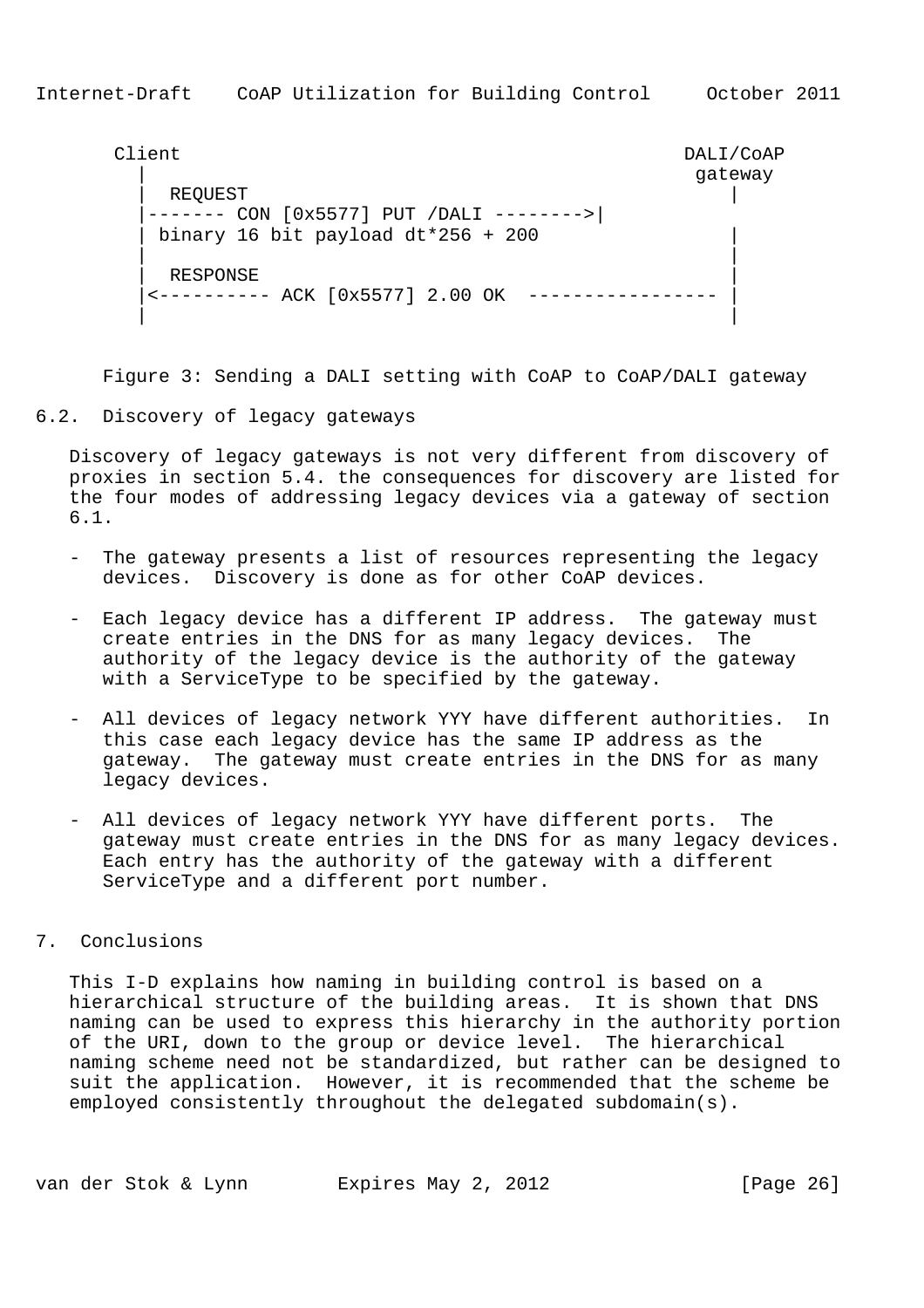The authority portion of the URI is resolved by the client, using conventional DNS, into the unicast or multicast IP address of the targeted device(s). Taking advantage of the CoAP design [I-D.ietf-core-coap], the URI-Host option need not be transmitted in requests to origin servers and thus there is no performance penalty for using descriptive naming schemes. The CoAP design allows sending a short URI to distinguish between resources on a given device, resulting in very compact identifiers.

 DNS-SD [I-D.cheshire-dnsext-dns-sd] can be used to scale up service discovery beyond the 6LoWPAN. DNS-SD can be used to enumerate instances of a given service type within a given sub-domain. This affords additional flexibility, such as the ability to discover dynamic port assignments for CoAP device, locate CoAP devices by subtype, or bind service names for particular CoAP URIs.

 This I-D discusses the addressing, discovery and naming of legacy devices behind gateways. The discovery of backward proxies of sleeping devices is handled in a similar fashion.

 A targeted resource is specified by the path portion of the URI. Again, this I-D does not mandate a universal naming standard for resources but uses examples to show how resources could be named for various legacy standards. An obvious requirement for resources that are accessed by multicast is that they MUST all share the same path. It is shown that it is possible to transport legacy commands (e.g. expressed in BACnet, LON, DALI, ZigBee, etc.) inside a CoAP message body. Entering ServiceTypes particular to a given standard necessitates that the standardization body declares the ServiceType to dns.org.

8. Security considerations

 TBD: The detailed CoAP security analysis needs to encompass scenarios for building control applications.

 Based on the programming model presented in this I-D, security scenarios for building control need to be stated. Appropriate methods to counteract the proposed threats may be based on the work done elsewhere, for example in the ZigBee over IP context.

 Multicast messages are, by their nature, transmitted via UDP. Any privacy applied to such messages must be block oriented and based on group keys shared by all targeted devices. The CoRE security analysis must be broadened to include multicast scenarios.

van der Stok & Lynn Expires May 2, 2012 [Page 27]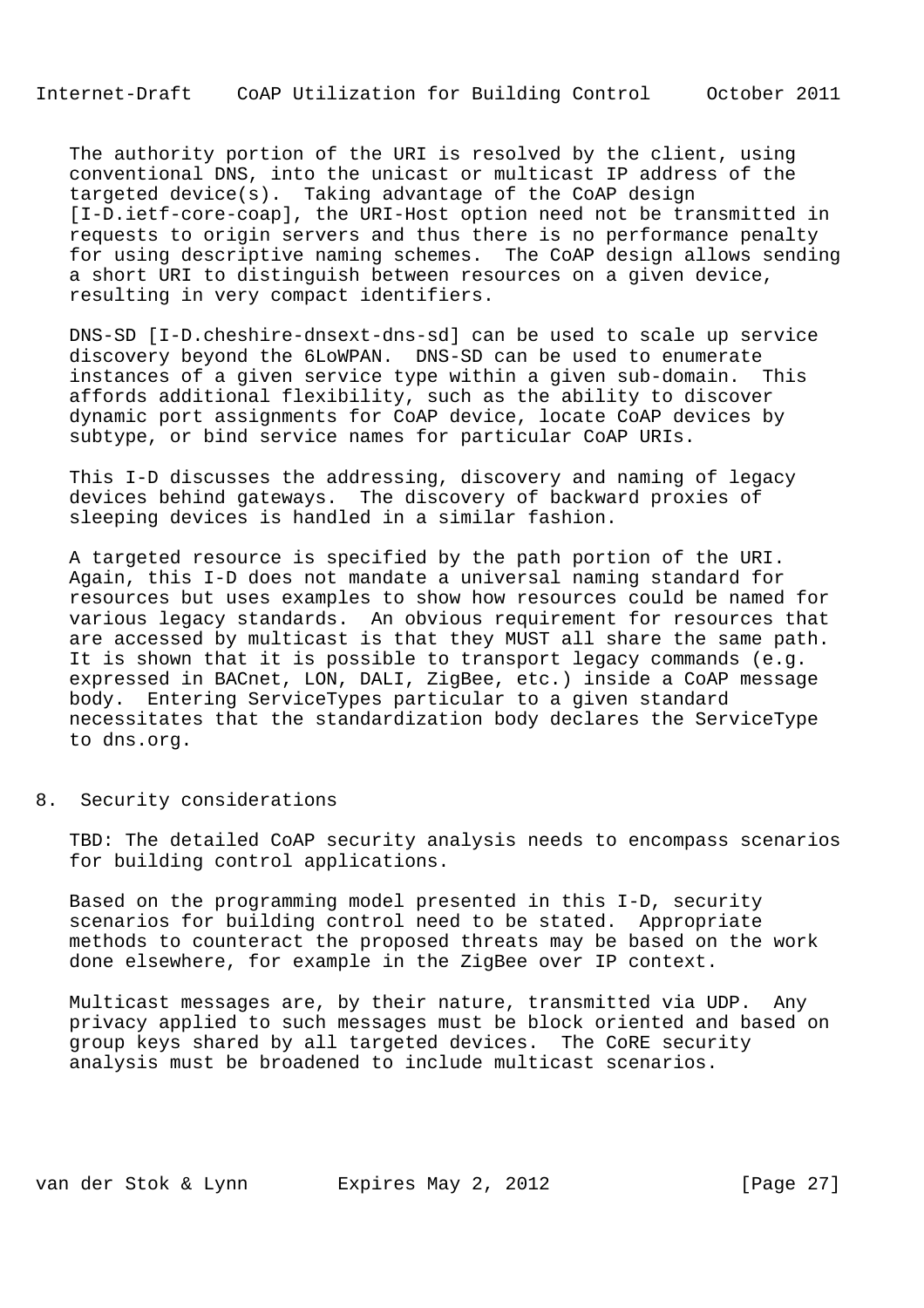### 9. IANA considerations

 This I-D proposes that associations which standardize device representations (like BACnet, ZigBee, DALI,...) contact IANA to reserve the prefix /.well-known/XXX for the standard XXX.

### 10. Acknowledgements

 This I-D has benefited from conversations with and comments from Andrew Tokmakoff, Emmanuel Frimout, Jamie Mc Cormack, Oscar Garcia, Dee Denteneer, Joop Talstra, Zach Shelby, Jerald Martocci, Anders Brandt, Matthieu Vial, Jerome Hamel, George Yianni, and Nicolas Riou.

#### 11. Changelog

From bc-01 to bc-02

 - Removed all references to multicast and multicast scope, given draft of rahman group communication.

- Adapted examples to CoAP-2 and core-link drafts.
- transport short URL for destination recognition.
- Elaborated legacy discovery under DNS-SD.

From bc-02 to bc-03

- Elaboration on gateways, commissioning and legacy networks.

 - Recommendation to extend DNS-SD naming with sn, st, and ss attributes.

From bc-03 to bc-04

- moved core link extension sub-section to discovery mapping draft

- extended use of service type

- gave DNS record examples and worked out multifunction device
- added proxy discovery and legacy gateway discovery
- defined path tree and corresponding schema
- reviewed definition of group, device, server, service (interface),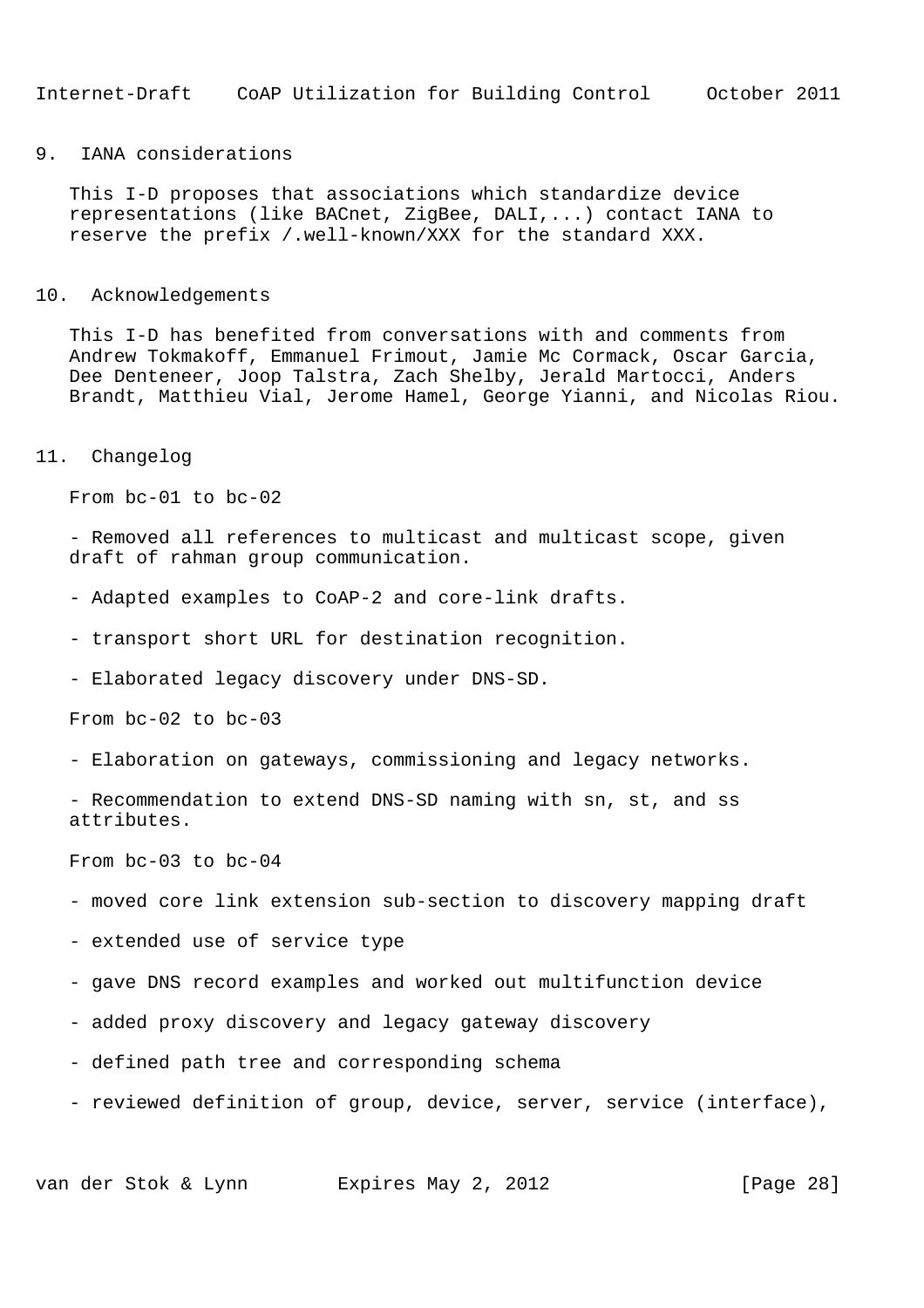resopurce, and attribute.

From bc-04 to bc-05

- extended and corrected examples for multi-function devicesw
- syntax more compatible with other resource discovery I-Ds
- abstract adapted

 - more stringent use of the words server, end point, service and devices

### 12. References

- 12.1. Normative References
	- [RFC1034] Mockapetris, P., "Domain names concepts and facilities", STD 13, RFC 1034, November 1987.
	- [RFC1123] Braden, R., "Requirements for Internet Hosts Application and Support", STD 3, RFC 1123, October 1989.
	- [RFC2119] Bradner, S., "Key words for use in RFCs to Indicate Requirement Levels", BCP 14, RFC 2119, March 1997.
	- [RFC2616] Fielding, R., Gettys, J., Mogul, J., Frystyk, H., Masinter, L., Leach, P., and T. Berners-Lee, "Hypertext Transfer Protocol -- HTTP/1.1", RFC 2616, June 1999.
	- [RFC2782] Gulbrandsen, A., Vixie, P., and L. Esibov, "A DNS RR for specifying the location of services (DNS SRV)", RFC 2782, February 2000.
	- [RFC3306] Haberman, B. and D. Thaler, "Unicast-Prefix-based IPv6 Multicast Addresses", RFC 3306, August 2002.
	- [RFC3307] Haberman, B., "Allocation Guidelines for IPv6 Multicast Addresses", RFC 3307, August 2002.
	- [RFC3596] Thomson, S., Huitema, C., Ksinant, V., and M. Souissi, "DNS Extensions to Support IP Version 6", RFC 3596, October 2003.
	- [RFC3629] Yergeau, F., "UTF-8, a transformation format of ISO 10646", STD 63, RFC 3629, November 2003.

van der Stok & Lynn Expires May 2, 2012 [Page 29]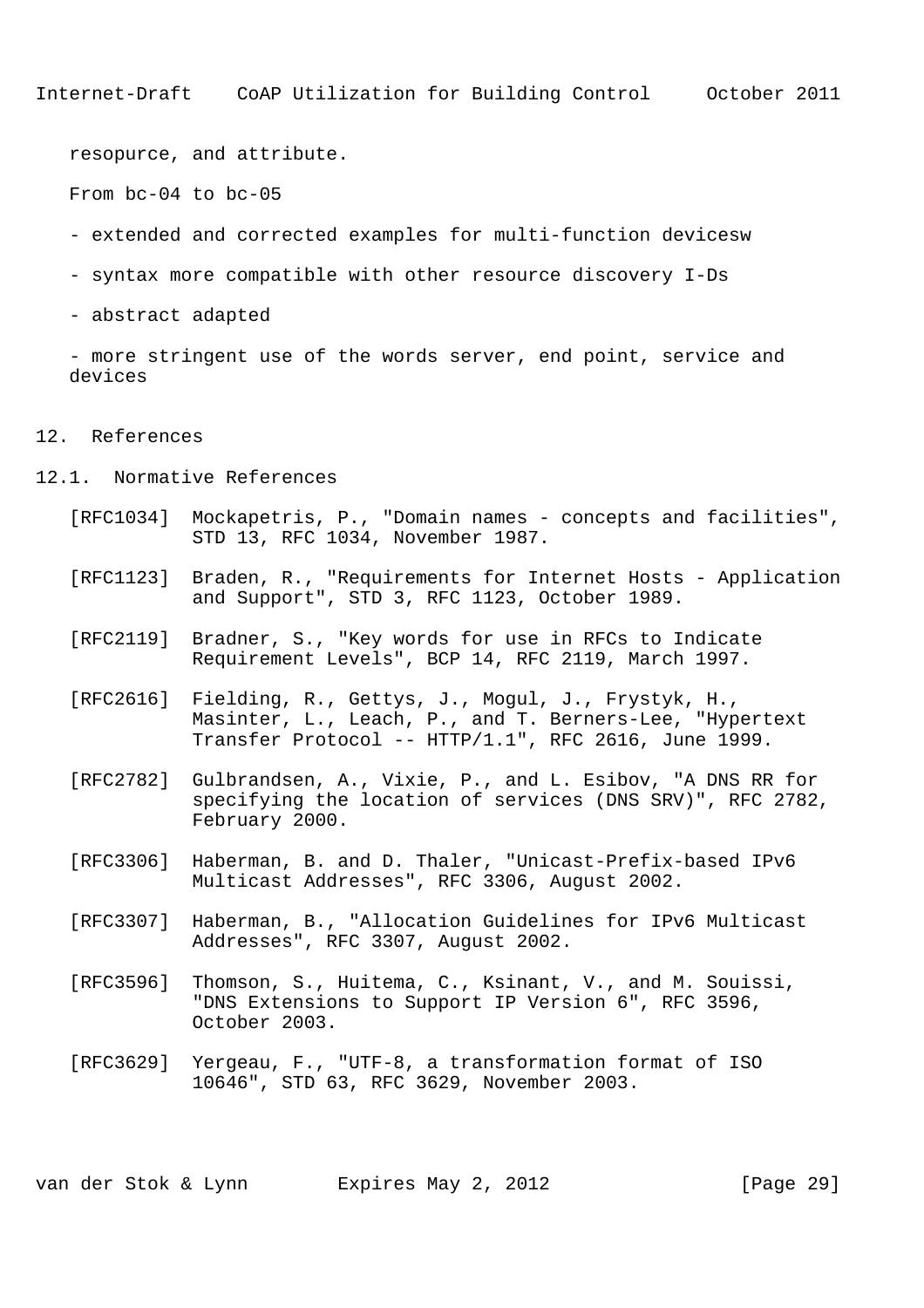- [RFC3956] Savola, P. and B. Haberman, "Embedding the Rendezvous Point (RP) Address in an IPv6 Multicast Address", RFC 3956, November 2004.
- [RFC3986] Berners-Lee, T., Fielding, R., and L. Masinter, "Uniform Resource Identifier (URI): Generic Syntax", STD 66, RFC 3986, January 2005.
- [RFC4944] Montenegro, G., Kushalnagar, N., Hui, J., and D. Culler, "Transmission of IPv6 Packets over IEEE 802.15.4 Networks", RFC 4944, September 2007.
- [RFC5198] Klensin, J. and M. Padlipsky, "Unicode Format for Network Interchange", RFC 5198, March 2008.
- [RFC5785] Nottingham, M. and E. Hammer-Lahav, "Defining Well-Known Uniform Resource Identifiers (URIs)", RFC 5785, April 2010.
- [RFC5790] Liu, H., Cao, W., and H. Asaeda, "Lightweight Internet Group Management Protocol Version 3 (IGMPv3) and Multicast Listener Discovery Version 2 (MLDv2) Protocols", RFC 5790, February 2010.
- 12.2. Informative References

 [I-D.cheshire-dnsext-dns-sd] Cheshire, S. and M. Krochmal, "DNS-Based Service Discovery", draft-cheshire-dnsext-dns-sd-10 (work in progress), February 2011.

 [I-D.cheshire-dnsext-multicastdns] Cheshire, S. and M. Krochmal, "Multicast DNS", draft-cheshire-dnsext-multicastdns-14 (work in progress), February 2011.

[I-D.ietf-core-coap]

 Shelby, Z., Hartke, K., Bormann, C., and B. Frank, "Constrained Application Protocol (CoAP)", draft-ietf-core-coap-07 (work in progress), July 2011.

 [I-D.ietf-core-link-format] Shelby, Z., "CoRE Link Format", draft-ietf-core-link-format-07 (work in progress), July 2011.

 [I-D.martocci-6lowapp-building-applications] Martocci, J., Schoofs, A., and P. Stok, "Commercial

van der Stok & Lynn Expires May 2, 2012 [Page 30]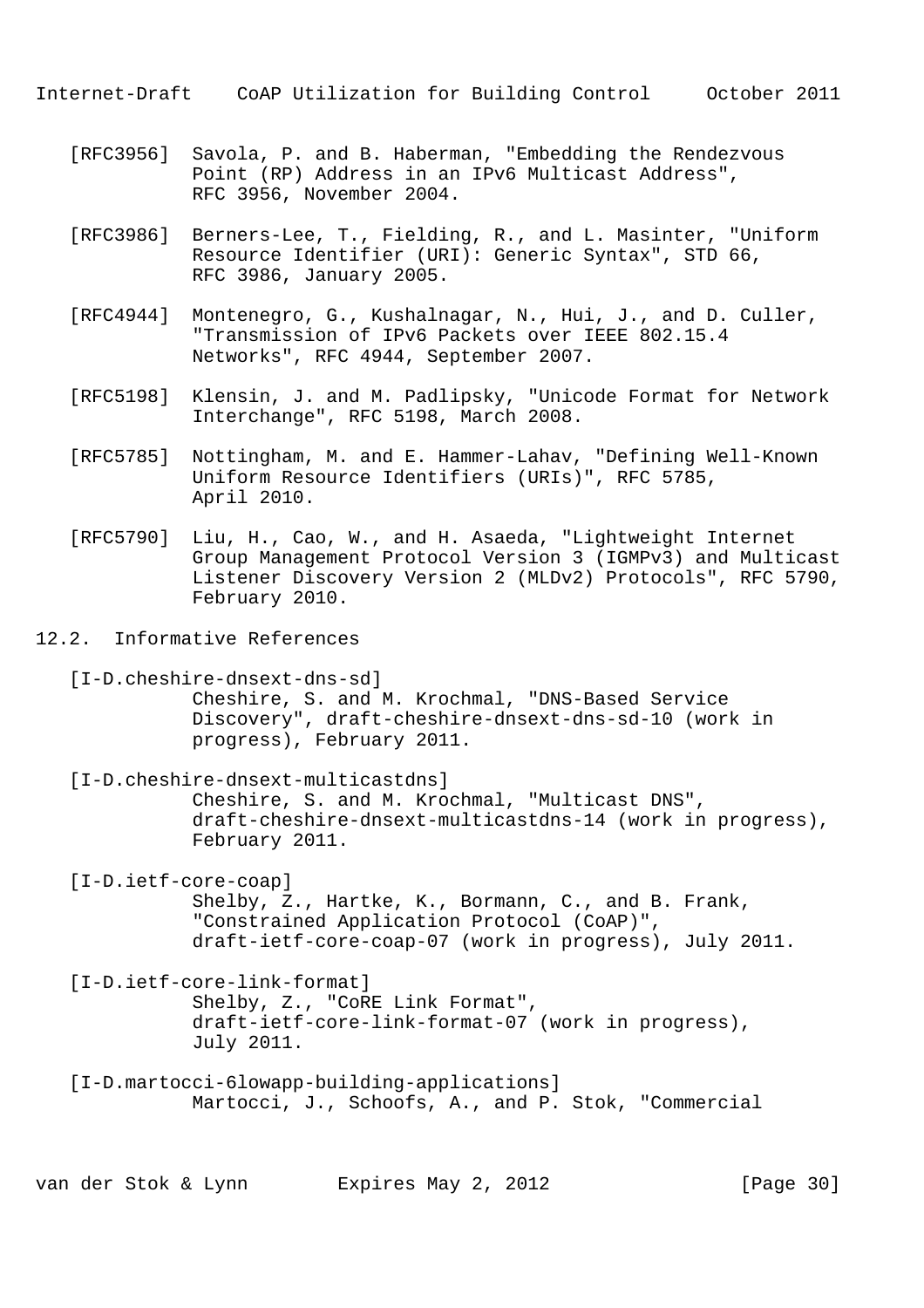|                 | Internet-Draft CoAP Utilization for Building Control<br>October 2011                                                                                                                                 |
|-----------------|------------------------------------------------------------------------------------------------------------------------------------------------------------------------------------------------------|
|                 | Building Applications Requirements",<br>draft-martocci-6lowapp-building-applications-01 (work in<br>progress), July 2010.                                                                            |
|                 | [I-D.rahman-core-groupcomm]<br>Rahman, A. and E. Dijk, "Group Communication for CoAP",<br>draft-rahman-core-groupcomm-07 (work in progress),<br>October 2011.                                        |
|                 | [I-D.shelby-core-resource-directory]<br>Shelby, Z. and S. Krco, "CoRE Resource Directory",<br>draft-shelby-core-resource-directory-01 (work in<br>progress), September 2011.                         |
|                 | [I-D.lynn-core-discovery-mapping]<br>Lynn, K. and Z. Shelby, "CoRE Link-Format to DNS-Based<br>Service Discovery Mapping",<br>draft-lynn-core-discovery-mapping-01 (work in progress),<br>July 2011. |
|                 | [I-D.lynn-dnsext-site-mdns]<br>Lynn, K. and D. Sturek, "Extended Multicast DNS",<br>draft-lynn-dnsext-site-mdns-01 (work in progress),<br>March 2011.                                                |
| [BACnet]        | Bender, J. and M. Newman, "BACnet/IP",<br>Web http://www.bacnet.org/Tutorial/BACnetIP/index.html,<br>2000.                                                                                           |
| [ZigBee]        | Tolle, G., "A UDP/IP Adaptation of the ZigBee Application<br>Protocol", draft-tolle-cap-00 (work in progress),<br>October 2008.                                                                      |
| [LON]           | "LONTalk protocol specification, version 3", 1994.                                                                                                                                                   |
| [DALI]          | "DALI Manual", Web http://www.dali-ag.org/c/manual_gb.pdf,<br>2001.                                                                                                                                  |
| [KNX]           | Kastner, W., Neugschwandtner, G., and M. Koegler, "AN OPEN<br>APPROACH TO EIB/KNX SOFTWARE DEVELOPMENT", Web http://<br>www.auto.tuwien.ac.at/~gneugsch/<br>fet05-openapproach-preprint.pdf, 2005.   |
| [IEEE.802.15.4] | "Information technology - Telecommunications and<br>information exchange between systems - Local and<br>metropolitan area networks - Specific requirements - Part                                    |

15.4: Wireless Medium Access Control (MAC) and Physical